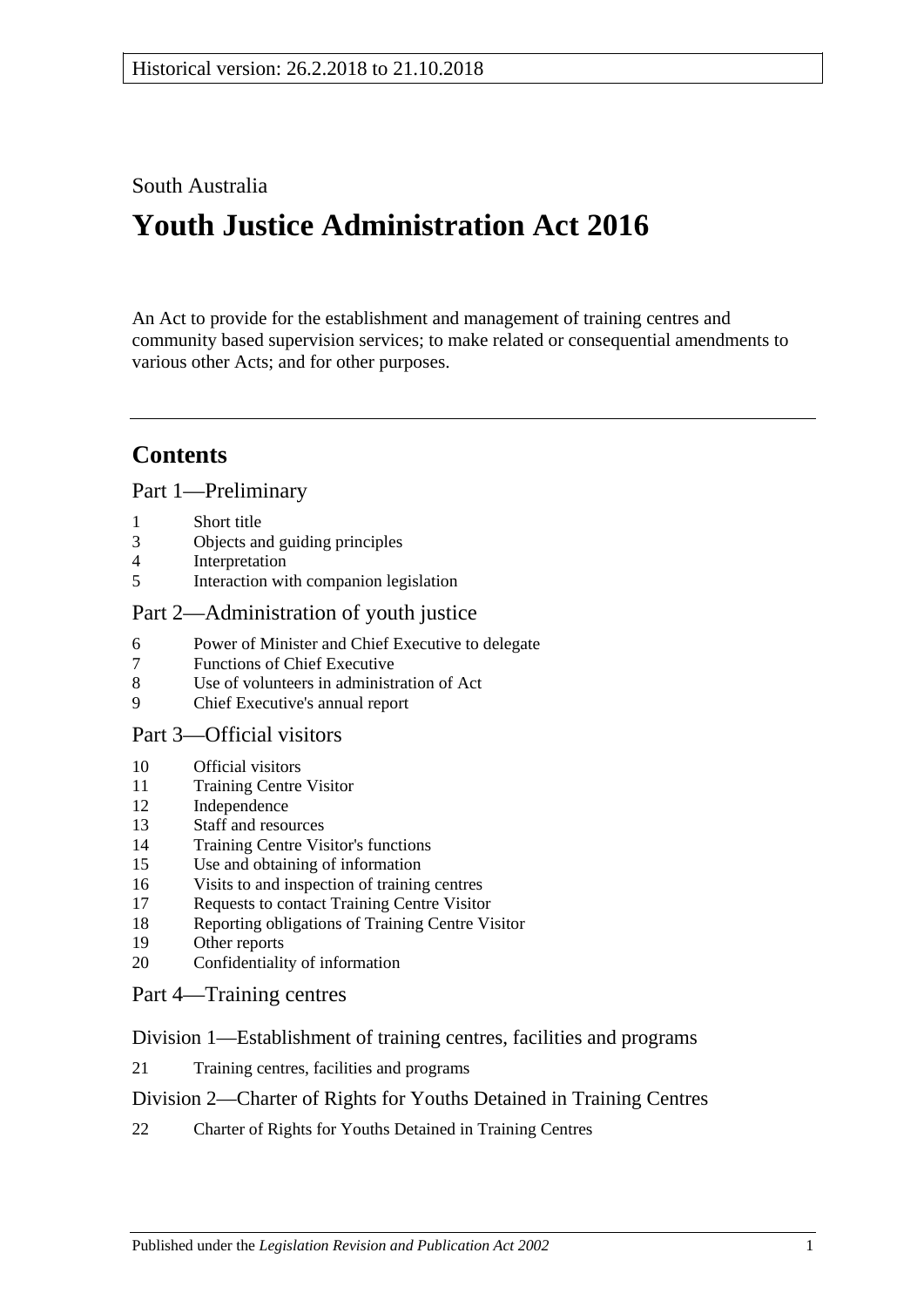#### Division [3—Procedures on admission](#page-12-0)

[Initial assessment on admission](#page-12-1)

#### Division [4—Custody of residents of training centres](#page-14-0)

- [Minister has custody of youths in detention](#page-14-1)
- [Chief Executive responsible under Minister for management of training centres](#page-14-2)

#### Division [5—Management of residents of training centres](#page-14-3)

- [Chief Executive may make rules relating to management of training centre](#page-14-4)
- [Education](#page-14-5)
- [Safe rooms](#page-15-0)
- [Prohibited treatment of residents](#page-16-0)
- [Power to search residents](#page-17-0)
- [Drug testing of residents](#page-18-0)
- [Use of sniffer dogs](#page-19-0)
- [Use of force against residents](#page-19-1)

#### Division [6—Leave of absence under authority of Chief Executive](#page-20-0)

[Leave of absence under authority of Chief Executive](#page-20-1)

#### Division [7—Transfer of youths under detention from 1 jurisdiction to another](#page-21-0)

- [Interpretation](#page-21-1)
- [Transfer of young offenders to other States](#page-22-0)
- [Transfer of young offenders to this State](#page-23-0)
- [Adaptation of correctional orders to different correctional systems](#page-24-0)<br>39 Custody during escort
- [Custody during escort](#page-24-1)

#### Division [8—Release from detention](#page-24-2)

- [Release of youth from detention](#page-24-3)
- [Manner in which former resident's personal property is to be dealt with](#page-25-0)
- [Certain prohibited items not to be returned to former residents](#page-25-1)

#### Part [5—Community programs and community service](#page-25-2)

- [Community programs](#page-25-3)
- [Restrictions on performance of community service and other work orders](#page-26-0)
- [Insurance cover for youths performing community service or other work orders](#page-27-0)
- [Community service or other work orders may only involve certain kinds of work](#page-27-1)

#### Part [6—Miscellaneous](#page-27-2)

- [Hindering a person in execution of duty](#page-27-3)
- [Impersonating an employee of Department](#page-28-0)
- [Confidentiality](#page-28-1)
- [Disclosure of health information](#page-28-2)
- [Information about youth may be given in certain circumstances](#page-29-0)
- [Information about youth to be given when youth to be imprisoned](#page-29-1)
- [Minister may acquire land](#page-30-0)
- [Evidentiary provision](#page-30-1)
- [Regulations](#page-30-2)

#### [Legislative history](#page-32-0)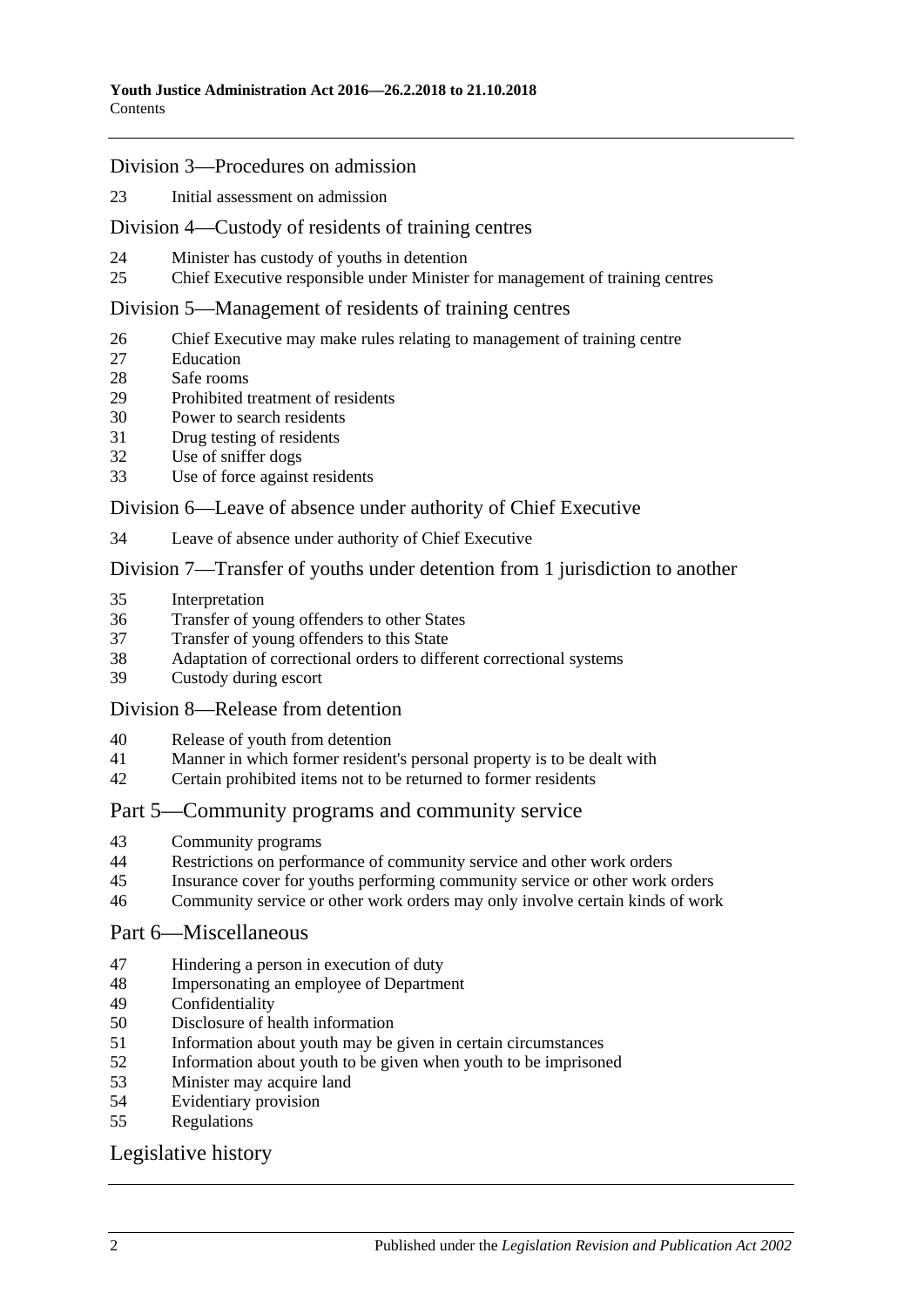## <span id="page-2-0"></span>**The Parliament of South Australia enacts as follows:**

## **Part 1—Preliminary**

## <span id="page-2-1"></span>**1—Short title**

This Act may be cited as the *Youth Justice Administration Act 2016*.

## <span id="page-2-2"></span>**3—Objects and guiding principles**

- (1) The objects of this Act are—
	- (a) to provide mechanisms for the establishment and proper administration of training centres, community based supervision services and other facilities and services relating to youths who offend against the criminal law; and
	- (b) to provide for the safe, humane and secure management of youths held in training centres in the State; and
	- (c) to provide for appropriate programs for youths who are in detention or under supervision in the community; and
	- (d) to follow, to the extent practicable, international and national requirements or guidelines relating to the detention of youths; and
	- (e) to promote the rehabilitation of youths by providing them with the care, correction and guidance necessary for their development into responsible members of the community and the proper realisation of their potential; and
	- (f) to have regard to the rights of victims of crime; and
	- (g) to have regard to the particular needs and circumstances of youths who are under the guardianship of the Minister, or of whom the Minister has custody, under the *[Children's Protection Act](http://www.legislation.sa.gov.au/index.aspx?action=legref&type=act&legtitle=Childrens%20Protection%20Act%201993) 1993* and who are residents of training centres or are required to be supervised in the community; and
	- (h) to have regard to the particular needs and circumstances relevant to a youth's cultural identity and linguistic background; and
	- (i) to promote, and endeavour to ensure compliance with, the *Charter of Rights for Youths Detained in Training Centres*; and
	- (j) to recognise the importance of family and community involvement and participation in administering youth justice; and
	- (k) to support the reintegration of youths with the community as part of their rehabilitation; and
	- (l) to promote community safety.
- <span id="page-2-3"></span>(2) The Minister, the Chief Executive, the Department and other persons and bodies involved in the administration of this Act are to be guided by the following principles in the exercise of their functions:
	- (a) in exercising powers under this Act, consideration should at all times be given to promoting the well being and best interests of youths;
	- (b) youths should be made aware of their obligations under the law and of the consequences of any breach of the law;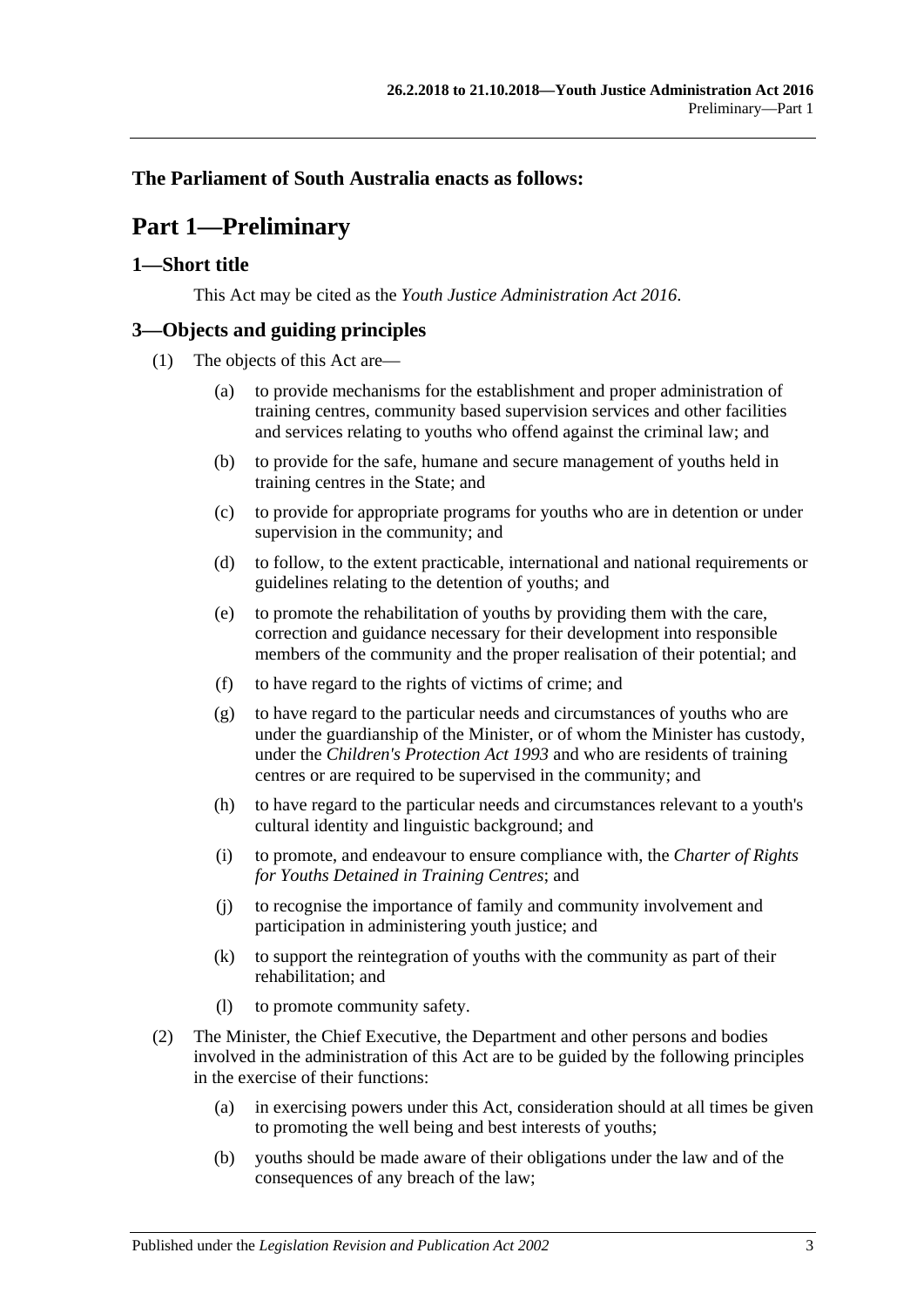- (c) the management of residents of training centres, and youths who are subject to supervision in the community, should be designed to achieve their rehabilitation and development into responsible members of the community and the proper realisation of their potential;
- (d) the community, and individual members of it, must be adequately protected against violent or wrongful acts;
- (e) facilities and programs developed for the care, rehabilitation, detention, training, therapeutic treatment or other treatment of youths should—
	- (i) be evidence based; and
	- (ii) be individually designed as much as reasonably practicable—
		- (A) to take account of the youth's age, gender, gender identity, sexuality or sexual identity, cultural identity, developmental and cognitive capacity, ability or disability, and any special needs; and
		- (B) to promote the health of the youth; and
		- (C) to promote the educational and vocational training needs of the youth; and
		- (D) to address offending behaviours; and
	- (iii) be governed by a comprehensive assessment and case plan developed in a multi-disciplinary framework; and
	- (iv) support a focus on connecting and reintegrating with family and community; and
	- (v) take into consideration the different traditions, cultural values and religious beliefs of ethnic or racial groups within the youth's community; and
	- (vi) emphasise individual responsibilities.
- (3) In addition to the principles set out in [subsection](#page-2-3) (2), a person or body exercising a function or power under this Act in relation to an Aboriginal or Torres Strait Islander youth must—
	- (a) observe the Aboriginal and Torres Strait Islander Youth Justice Principle; and
	- (b) have regard to the particular needs and circumstances of Aboriginal or Torres Strait Islander youths who are residents of training centres or are under supervision in the community; and
	- (c) recognise the diversity of cultures within Aboriginal and Torres Strait Islander communities.

#### <span id="page-3-0"></span>**4—Interpretation**

(1) In this Act, unless the contrary intention appears—

*Aboriginal and Torres Strait Islander Youth Justice Principle* means the Aboriginal and Torres Strait Islander Youth Justice Principle as stated in the regulations;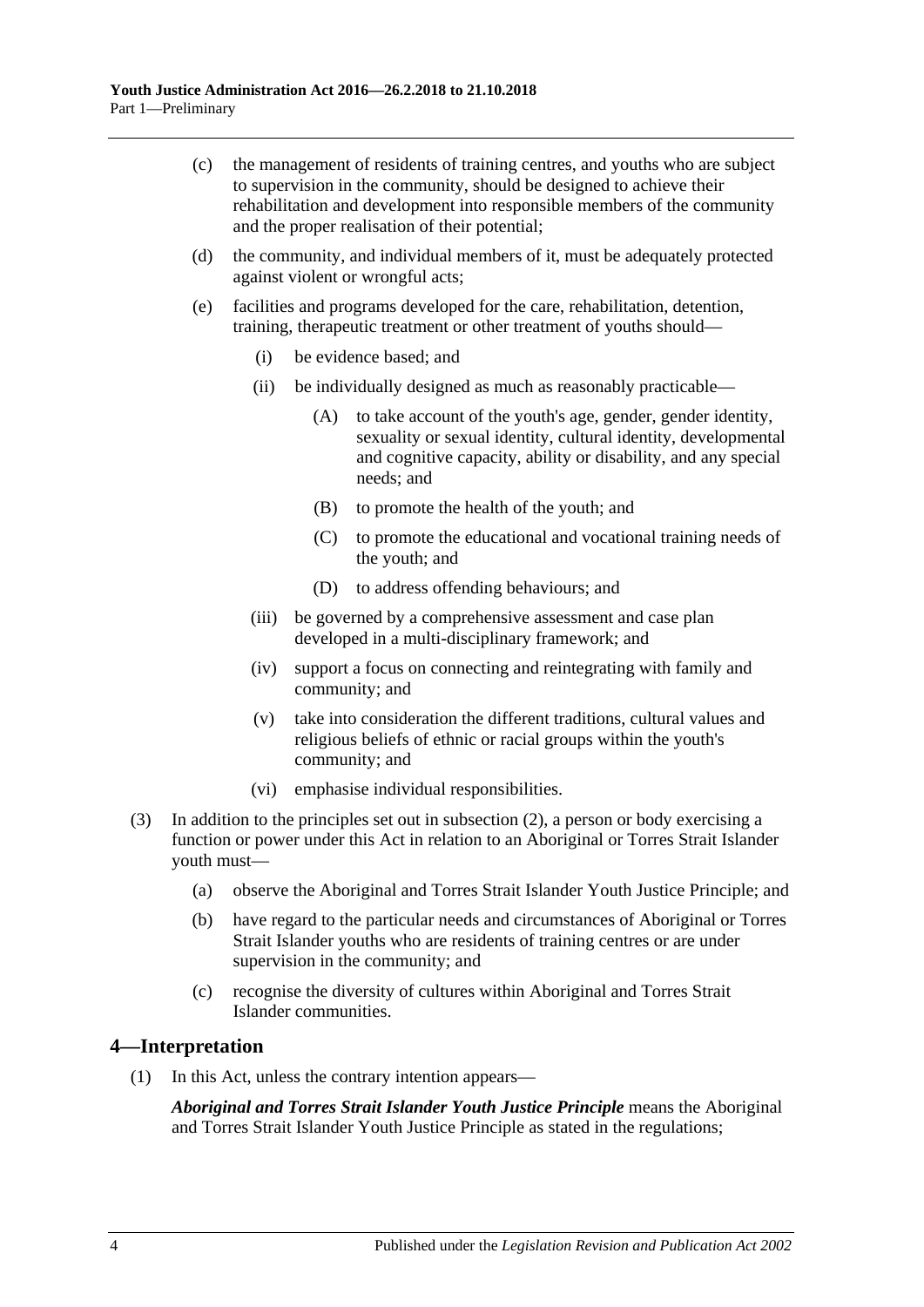*Aboriginal or Torres Strait Islander youth* means a youth who—

- (a) is of Aboriginal or Torres Strait Islander descent; and
- (b) identifies himself or herself as being of Aboriginal or Torres Strait Islander origin and is accepted as such by the community with which he or she associates;

*alcotest* means a test by means of an apparatus of a kind approved for the conduct of alcotests under the *[Road Traffic Act](http://www.legislation.sa.gov.au/index.aspx?action=legref&type=act&legtitle=Road%20Traffic%20Act%201961) 1961*;

*analyst* has the same meaning as in the *[Controlled Substances Act](http://www.legislation.sa.gov.au/index.aspx?action=legref&type=act&legtitle=Controlled%20Substances%20Act%201984) 1984*;

*biological sample* means a sample of urine, saliva or sweat;

*Charter of Rights for Youths Detained in Training Centres*—see Part 4 [Division](#page-11-4) 2;

*Chief Executive* means the Chief Executive of the Department;

*Child and Young Person's Visitor* means the Child and Young Person's Visitor under the *[Children and Young People \(Safety\) Act](http://www.legislation.sa.gov.au/index.aspx?action=legref&type=act&legtitle=Children%20and%20Young%20People%20(Safety)%20Act%202017) 2017*;

*child of compulsory education age* means a person who is 16 years of age;

*child of compulsory school age* means a child of or above the age of 6 years but under the age of 16 years;

*community youth justice officer* means—

- (a) an officer or employee of the Department assigned to the position of a community youth justice officer whose duties include the supervision of youths who are required to carry out community service or be subject to supervision in the community; or
- (b) a person authorised (individually or by class) by the Chief Executive to exercise the powers of a community youth justice officer;

*Department* means the administrative unit of the Public Service that is responsible for assisting a Minister in the administration of this Act;

*detention* means detention in a training centre;

*drug* means—

- (a) alcohol; or
- (b) a substance that is a prescription drug or a controlled drug under the *[Controlled Substances Act](http://www.legislation.sa.gov.au/index.aspx?action=legref&type=act&legtitle=Controlled%20Substances%20Act%201984) 1984*;

*drug test* means an alcotest or urinalysis, or a prescribed procedure;

*employee*, in relation to a training centre, means an officer or employee of the Department whose duties include the supervision of youths detained in a training centre;

*exercise*, for a function, includes perform;

*guardian*, in relation to a youth, means—

- (a) a parent of the youth; or
- (b) a person (other than a Minister of the Crown) who is the guardian of the youth or has the immediate custody and control of the youth,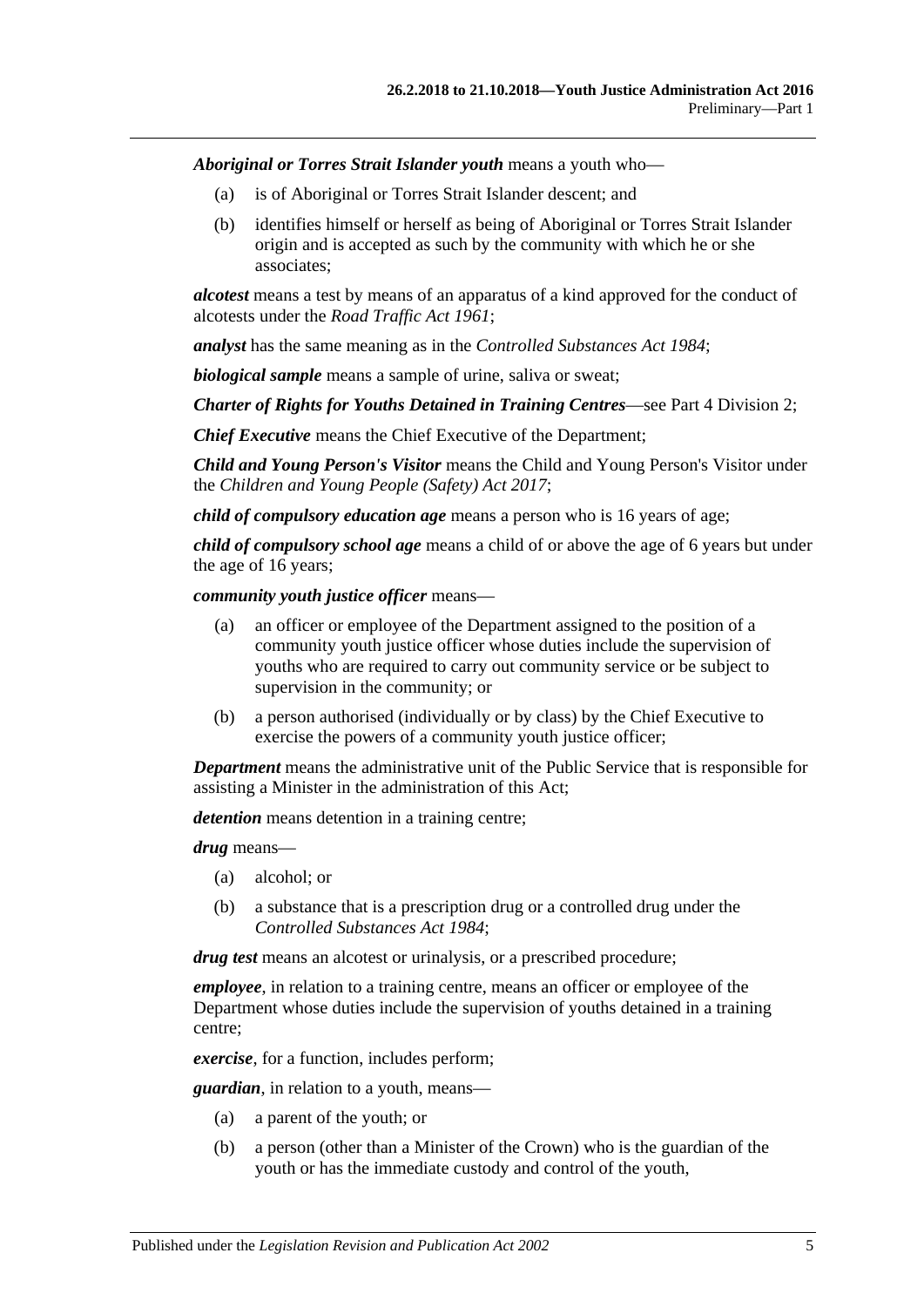and includes a person who has the custody and control of a youth who is under the guardianship, or in the custody, of the Minister under the *[Children's Protection](http://www.legislation.sa.gov.au/index.aspx?action=legref&type=act&legtitle=Childrens%20Protection%20Act%201993)  Act [1993](http://www.legislation.sa.gov.au/index.aspx?action=legref&type=act&legtitle=Childrens%20Protection%20Act%201993)*;

*Guardian for Children and Young People* means the Guardian for Children and Young People appointed under the *[Children and Young People \(Oversight and](http://www.legislation.sa.gov.au/index.aspx?action=legref&type=act&legtitle=Children%20and%20Young%20People%20(Oversight%20and%20Advocacy%20Bodies)%20Act%202016)  [Advocacy Bodies\) Act](http://www.legislation.sa.gov.au/index.aspx?action=legref&type=act&legtitle=Children%20and%20Young%20People%20(Oversight%20and%20Advocacy%20Bodies)%20Act%202016) 2016*;

*prescribed procedure* means a procedure, prescribed by regulation, consisting of the taking of a biological sample from a person for analysis for the purpose of ascertaining the presence of a drug in the body of the person from whom the sample was taken;

*resident* of a training centre means a youth detained in the centre;

*safe room* means a room (other than a resident's bedroom) in a training centre that is set aside for the safe detention of residents of the centre;

*Training Centre Review Board* means the Training Centre Review Board established under the Young Offenders Act;

*Visitor* means the Training Centre Visitor appointed unde[r Part](#page-6-3) 3;

*Young Offenders Act* means the *[Young Offenders Act](http://www.legislation.sa.gov.au/index.aspx?action=legref&type=act&legtitle=Young%20Offenders%20Act%201993) 1993*;

*youth* means a person of or above the age of 10 years but under the age of 18 years and, in relation to proceedings for an offence or detention in a training centre, includes a person who was under the age of 18 years on the date of the alleged offence.

- (2) A reference in this Act or in the Young Offenders Act to an *officer of the Department* includes a reference to—
	- (a) a person who, immediately before the commencement of this paragraph, holds an appointment as an officer of the Department under the Young Offenders Act; or
	- (b) a person who, immediately before the commencement of this paragraph, is designated as an officer of the Department under section 4A of the Young Offenders Act.

#### <span id="page-5-0"></span>**5—Interaction with companion legislation**

- (1) This Act and the Young Offenders Act are to be read together and construed as if the 2 Acts constituted a single Act.
- (2) Accordingly, terms used in this Act and also in the Young Offenders Act have the same meanings in this Act as they have in that Act (unless the contrary intention appears).

## <span id="page-5-1"></span>**Part 2—Administration of youth justice**

#### <span id="page-5-2"></span>**6—Power of Minister and Chief Executive to delegate**

(1) The Minister may, from time to time, by instrument in writing, delegate to the Chief Executive any powers, duties or functions under this Act or any other Act.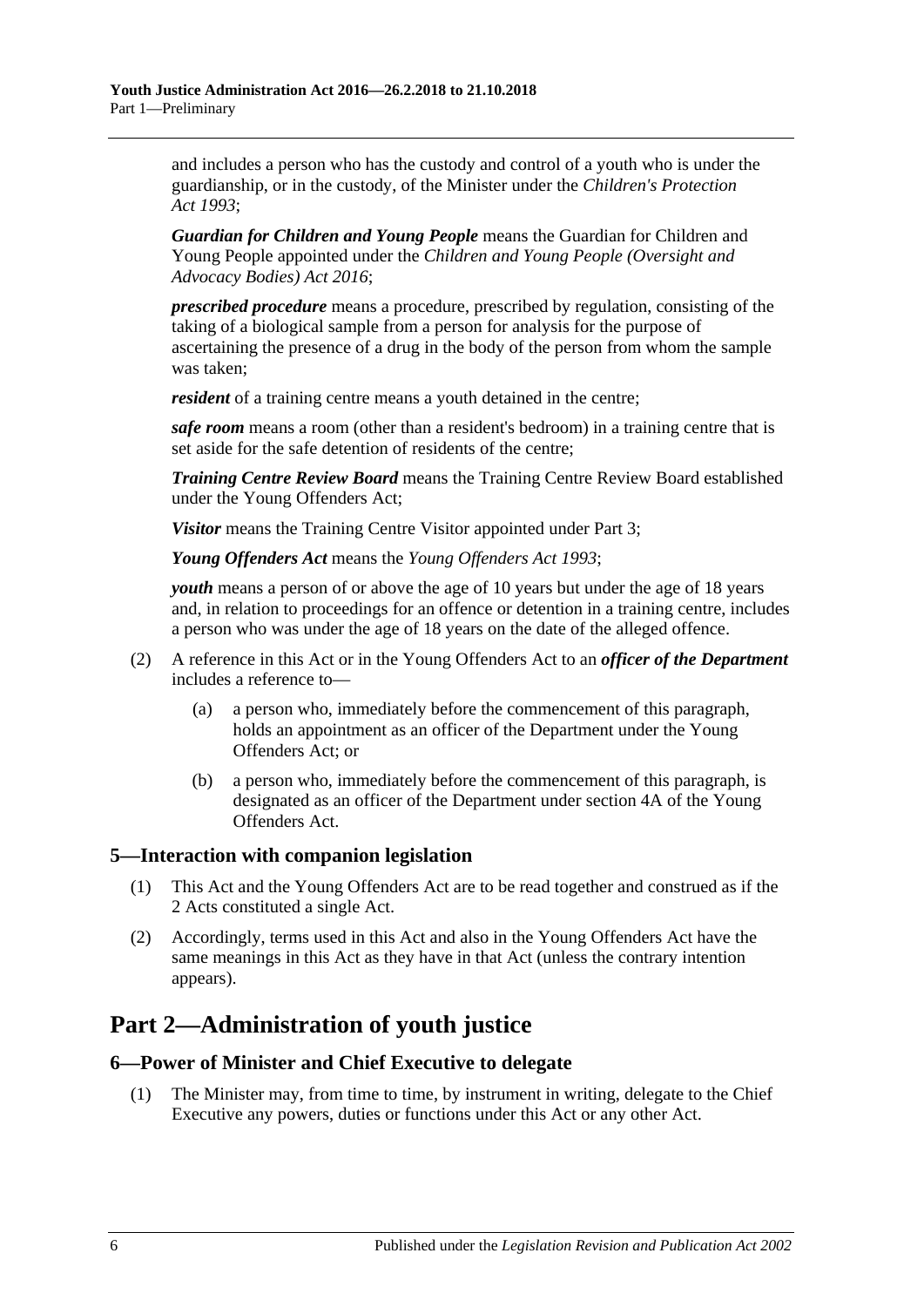- (2) The Chief Executive may delegate any of the powers, duties, responsibilities or functions vested in, or delegated to, the Chief Executive under this Act or any other Act—
	- (a) to a specified employee of the Department; or
	- (b) to an employee of the Department of a specified class; or
	- (c) with the approval of the Minister—to any other suitable person.
- (3) A delegation under this section is revocable at will, and does not prevent the exercise of any power, function, duty or responsibility by the Minister or the Chief Executive.
- (4) Any power, function, duty or responsibility vested in, imposed on or delegated to the Chief Executive under this Act may, if the Chief Executive is absent from or otherwise unable to perform the duties of office, be exercised by such other officer or employee of the Department as the Minister may, by instrument in writing, authorise.

#### <span id="page-6-0"></span>**7—Functions of Chief Executive**

The functions of the Chief Executive include—

- (a) responsibility for ensuring that proper standards of administration are observed in the management of training centres; and
- (b) establishing community youth justice programs for the purposes of youths who are subject to supervision in the community; and
- (c) any other function conferred on the Chief Executive under this Act or any other Act.

### <span id="page-6-1"></span>**8—Use of volunteers in administration of Act**

The Minister must promote the use of volunteers in the administration of this Act to such extent as the Minister thinks appropriate.

#### <span id="page-6-2"></span>**9—Chief Executive's annual report**

- (1) The Chief Executive must, not later than 30 September in each year, submit to the Minister a report on—
	- (a) the operation of this Act and the work of the Department in relation to the administration of this Act for the financial year ending on the preceding 30 June; and
	- (b) any other matter as the Minister may direct.
- (2) The Minister must, within 12 sitting days after receipt of a report under this section, cause a copy of the report to be laid before each House of Parliament.

## <span id="page-6-3"></span>**Part 3—Official visitors**

#### <span id="page-6-4"></span>**10—Official visitors**

Members of Parliament, judges, the Guardian for Children and Young People, the Training Centre Visitor, the Child and Young Person's Visitor and any other person authorised in writing by the Minister are entitled to visit a training centre.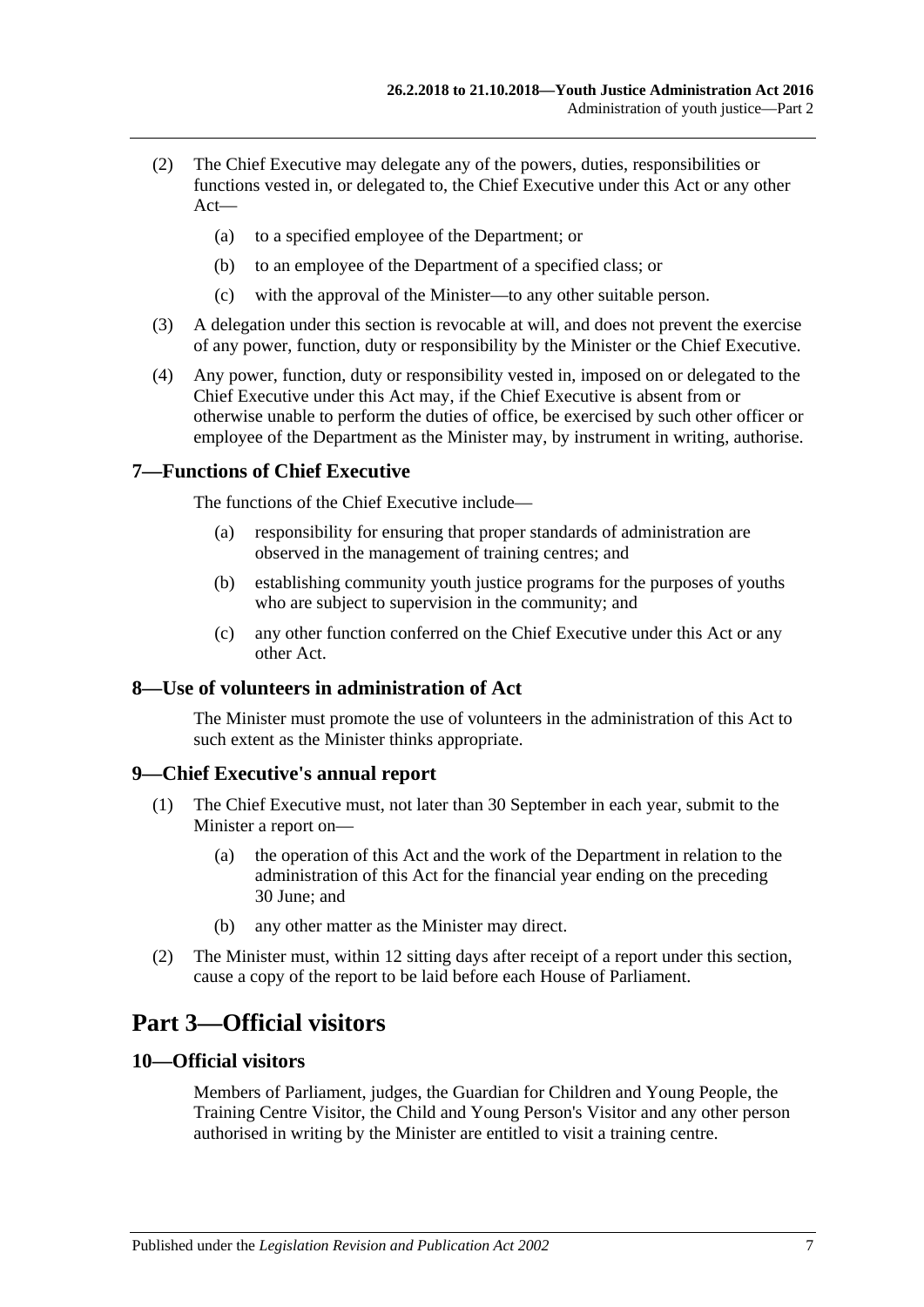### <span id="page-7-0"></span>**11—Training Centre Visitor**

- (1) There is to be a Training Centre Visitor.
- (2) The Governor may appoint a person (who may be the Guardian for Children and Young People) to be the Visitor.
- (3) If the person appointed to be the Visitor is not the Guardian for Children and Young People, the person will be appointed on conditions determined by the Governor and for a term, not exceeding 5 years, specified in the instrument of appointment and, at the expiration of a term of appointment, will be eligible for reappointment.
- (4) Subject to this section, the Guardian for Children and Young People will, if he or she is appointed to be the Visitor, hold office as such for so long as he or she holds office as the Guardian.
- <span id="page-7-1"></span>(5) The Governor may remove a person from office as the Visitor on the presentation of an address from both Houses of Parliament seeking the person's removal.
- <span id="page-7-2"></span>(6) The Governor may suspend a person from the position of Visitor on the ground of incompetence or misbehaviour and, in that event—
	- (a) a full statement of the reason for the suspension must be laid before both Houses of Parliament within 3 sitting days of the suspension; and
	- (b) if, at the expiration of 1 month from the date on which the statement was laid before Parliament, an address from both Houses of Parliament seeking the person's removal has not been presented to the Governor, the person must be restored to the position.
- (7) The position of Training Centre Visitor becomes vacant if the person appointed to the position—
	- (a) dies; or
	- (b) resigns by written notice given to the Minister; or
	- (c) completes a term of appointment and is not reappointed; or
	- (d) is removed from the position by the Governor under [subsection](#page-7-1) (5); or
	- (e) becomes bankrupt or applies as a debtor to take the benefit of the laws relating to bankruptcy; or
	- (f) is convicted of an indictable offence or sentenced to imprisonment for an offence; or
	- (g) becomes a member of the Parliament of this State or any other State of the Commonwealth or of the Commonwealth or becomes a member of a Legislative Assembly of a Territory of the Commonwealth; or
	- (h) becomes, in the opinion of the Governor, mentally or physically incapable of exercising satisfactorily the functions of the position.
- (8) The Minister may appoint a person to act in the position of Training Centre Visitor—
	- (a) during a vacancy in the position; or
	- (b) when the Visitor is absent or unable to exercise the functions of the position; or
	- (c) if the Visitor is suspended from the position under [subsection](#page-7-2) (6).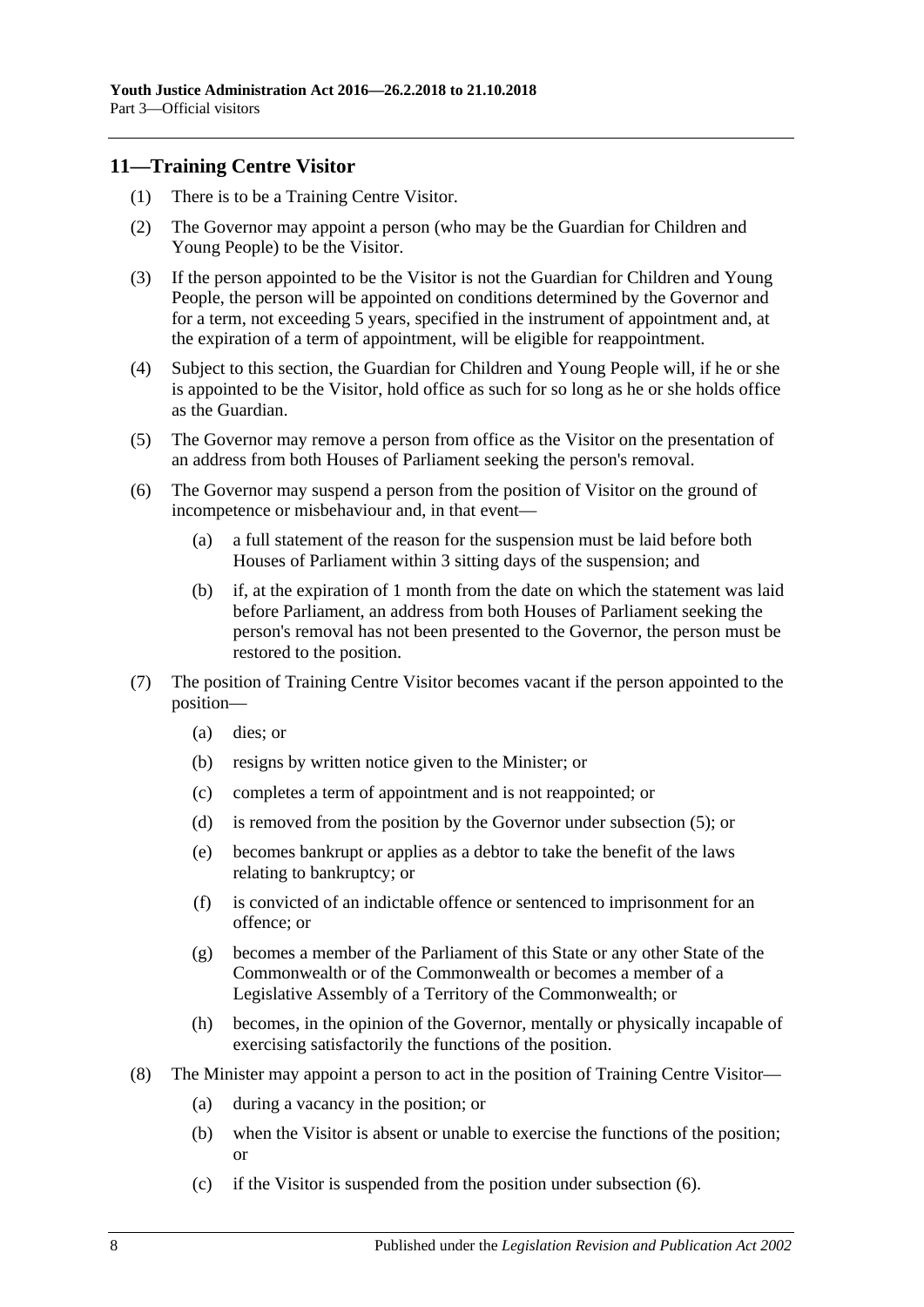#### <span id="page-8-0"></span>**12—Independence**

- (1) In exercising his or her functions and powers under this Act, the Training Centre Visitor must act independently, impartially and in the public interest.
- (2) The Minister cannot control how the Visitor is to exercise the Visitor's statutory functions and powers and cannot give any direction with respect to the content of any report prepared by the Visitor.

**Note—**

This provision does not derogate from any express power of the Minister under this Act.

#### <span id="page-8-1"></span>**13—Staff and resources**

The Minister must provide the Training Centre Visitor with the staff and other resources that the Visitor reasonably needs for exercising the Visitor's functions.

#### <span id="page-8-2"></span>**14—Training Centre Visitor's functions**

- (1) The functions of the Training Centre Visitor include the following:
	- (a) to conduct visits to training centres as required or authorised under this Part;
	- (b) to conduct inspections of training centres as required or authorised under this Part;
	- (c) to promote the best interests of the residents of a training centre;
	- (d) to act as an advocate for the residents of a training centre to promote the proper resolution of issues relating to the care, treatment or control of the residents;
	- (e) to inquire into, and provide advice to, the Minister in relation to any systemic reform necessary to improve—
		- (i) the quality of care, treatment or control of residents of a training centre; or
		- (ii) the management of a training centre;
	- (f) to inquire into and investigate any matter referred to the Visitor by the Minister;
	- (g) any other functions assigned to the Visitor by this or any other Act.
- (2) In exercising functions under this Part, the Visitor—
	- (a) must encourage residents of a training centre to express their own views and give proper weight to those views; and
	- (b) must pay particular attention to the needs and circumstances of residents of a training centre who—
		- (i) are under the guardianship, or in the custody, of the Minister under the *[Children's Protection Act](http://www.legislation.sa.gov.au/index.aspx?action=legref&type=act&legtitle=Childrens%20Protection%20Act%201993) 1993*; or
		- (ii) are Aboriginal or Torres Strait Islander youths; or
		- (iii) have a physical, psychological or intellectual disability; and
	- (c) may receive and consider information, reports and materials relevant to exercising the Visitor's statutory functions.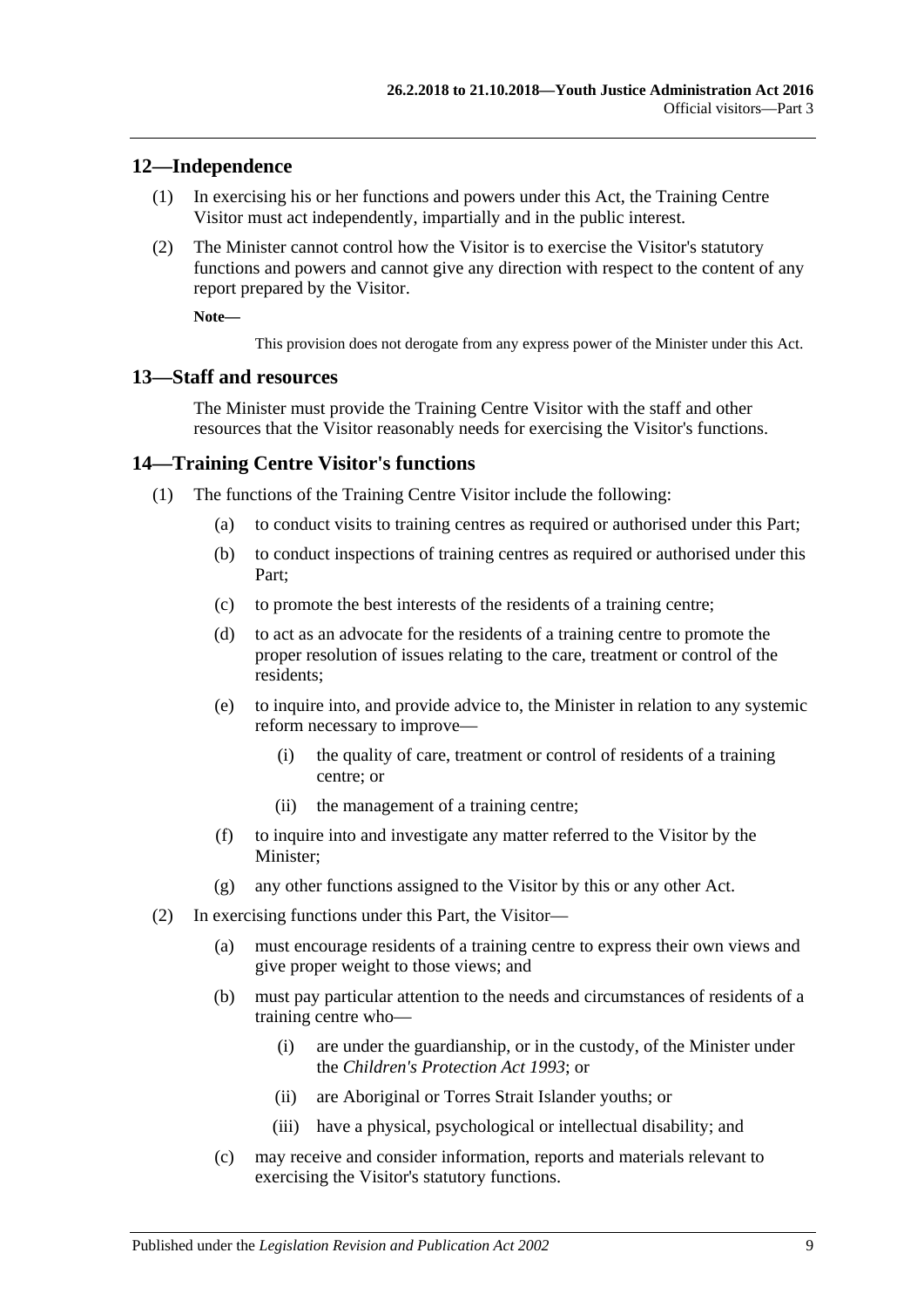(3) The Visitor has the powers necessary or expedient for, or incidental to, the exercise of the Visitor's functions.

### <span id="page-9-0"></span>**15—Use and obtaining of information**

- (1) A government or non-government organisation that is involved in the provision of services under this Act or the Young Offenders Act must, at the Training Centre Visitor's request, provide the Visitor with information relevant to the exercise of the Visitor's functions.
- <span id="page-9-2"></span>(2) If the Visitor has reason to believe that a person is capable of providing information or producing a document that may be relevant to the exercise of the Visitor's functions, the Visitor may, by notice in writing provided to the person, require the person to do 1 or more of the following:
	- (a) to provide that information to the Visitor in writing signed by that person or, in the case of a body corporate, by an officer of the body corporate;
	- (b) to produce that document to the Visitor;
	- (c) to attend before a person specified in the notice and answer relevant questions or produce relevant documents.
- (3) A notice under [subsection](#page-9-2) (2) is to specify the period within which, or the time, day and place at which, the person is required to provide the information or document, or to attend.
- (4) A notice under [subsection](#page-9-2) (2) must provide a period of time for compliance with a requirement under that subsection that has been determined by the Visitor to be reasonable in the circumstances.
- (5) A person must comply with a requirement under [subsection](#page-9-2) (2). Maximum penalty: \$5 000.
- (6) If a document is produced in accordance with a requirement under this section, the Visitor may take possession of, make copies of, or take extracts from, the document.

#### <span id="page-9-1"></span>**16—Visits to and inspection of training centres**

- (1) On a visit to a training centre under this Part, the Training Centre Visitor may—
	- (a) so far as practicable, inspect all parts of the centre used for or relevant to the custody of youths; and
	- (b) so far as practicable, make any necessary inquiries about the care, treatment and control of each resident of the centre; and
	- (c) take any other action required to exercise the Visitor's functions.
- (2) Subject to [subsection](#page-9-3) (3), a visit to a training centre may be made by the Visitor, on the Visitor's own initiative or at the request of a resident of the centre, at any reasonable time of the day, and be of such length, as the Visitor thinks appropriate.
- <span id="page-9-4"></span><span id="page-9-3"></span>(3) The Visitor must—
	- (a) give the manager of a training centre reasonable notice of an impending visit; and
	- (b) take steps to ensure that the safe administration of the centre is not compromised by the visit; and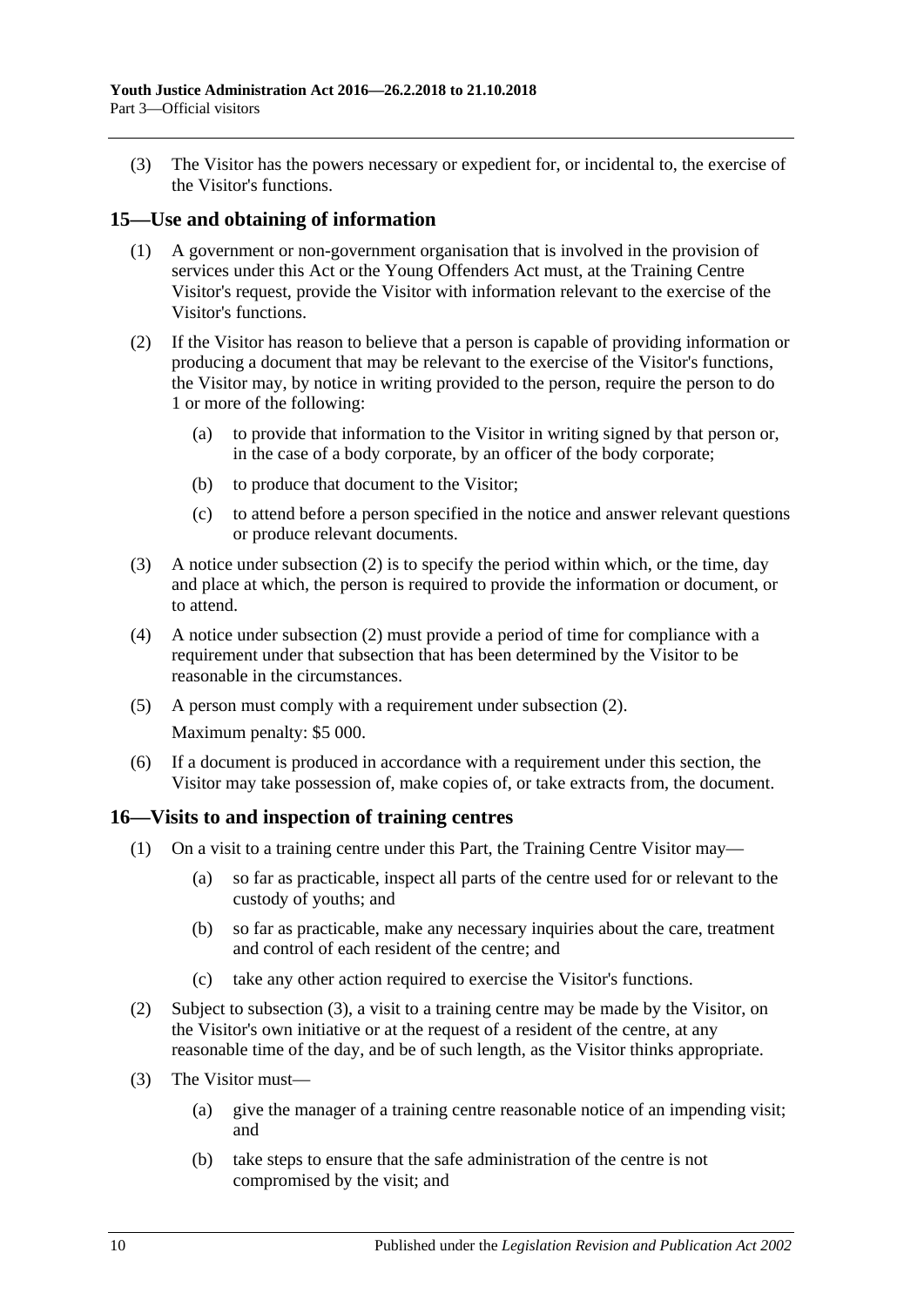- (c) obey the reasonable directions of the manager in relation to any genuine security concerns the manager may have in connection with the safe management of the centre.
- (4) Despite [subsection](#page-9-4) (3)(a), if the Visitor intends to conduct a visit to a training centre for reasons that he or she considers to be exceptional, he or she is not required to give notice of the impending visit to the manager of the centre.
- (5) If a manager of a training centre refuses at any time to allow the Visitor to visit the centre because of any genuine concerns the manager may have in connection with the safety of the Visitor (whether related to a security risk, a health related risk or some other reason), the manager must, as soon as reasonably practicable, provide the Visitor with written advice as to why entry to the centre was refused.

## <span id="page-10-0"></span>**17—Requests to contact Training Centre Visitor**

- (1) A resident of a training centre, a guardian, relative or carer of a resident of a training centre or any person who is providing support to such a resident may make a request to contact the Training Centre Visitor.
- (2) If such a request is made to the Chief Executive, the Chief Executive must advise the Training Centre Visitor of the request within 2 days after receipt of the request.

## <span id="page-10-3"></span><span id="page-10-1"></span>**18—Reporting obligations of Training Centre Visitor**

- (1) The Training Centre Visitor must, on or before 30 September in every year, forward a report to the Minister on the work of the Visitor during the financial year ending on the preceding 30 June.
- (2) The Minister must, within 6 sitting days after receiving a report under [subsection](#page-10-3) (1), have copies of the report laid before both Houses of Parliament.
- (3) The Visitor may, at any time, prepare a special report to the Minister on any matter arising out of the performance of the Visitor's functions.
- (4) The Minister must, within 2 weeks after receiving a special report, have copies of the report laid before both Houses of Parliament.

#### <span id="page-10-2"></span>**19—Other reports**

- (1) The Training Centre Visitor may, at any time, prepare a report to the Minister on any matter arising out of the exercise of the Visitor's functions under this Act.
- <span id="page-10-4"></span>(2) The Minister must—
	- (a) if Parliament is sitting—have copies of a report received under this section laid before both Houses of Parliament within 6 sitting days; or
	- (b) if Parliament is not sitting—deliver copies of the report to the President of the Legislative Council and the Speaker of the House of Assembly so that they may—
		- (i) immediately cause the report to be published; and
		- (ii) lay the report before their respective Houses at the earliest opportunity.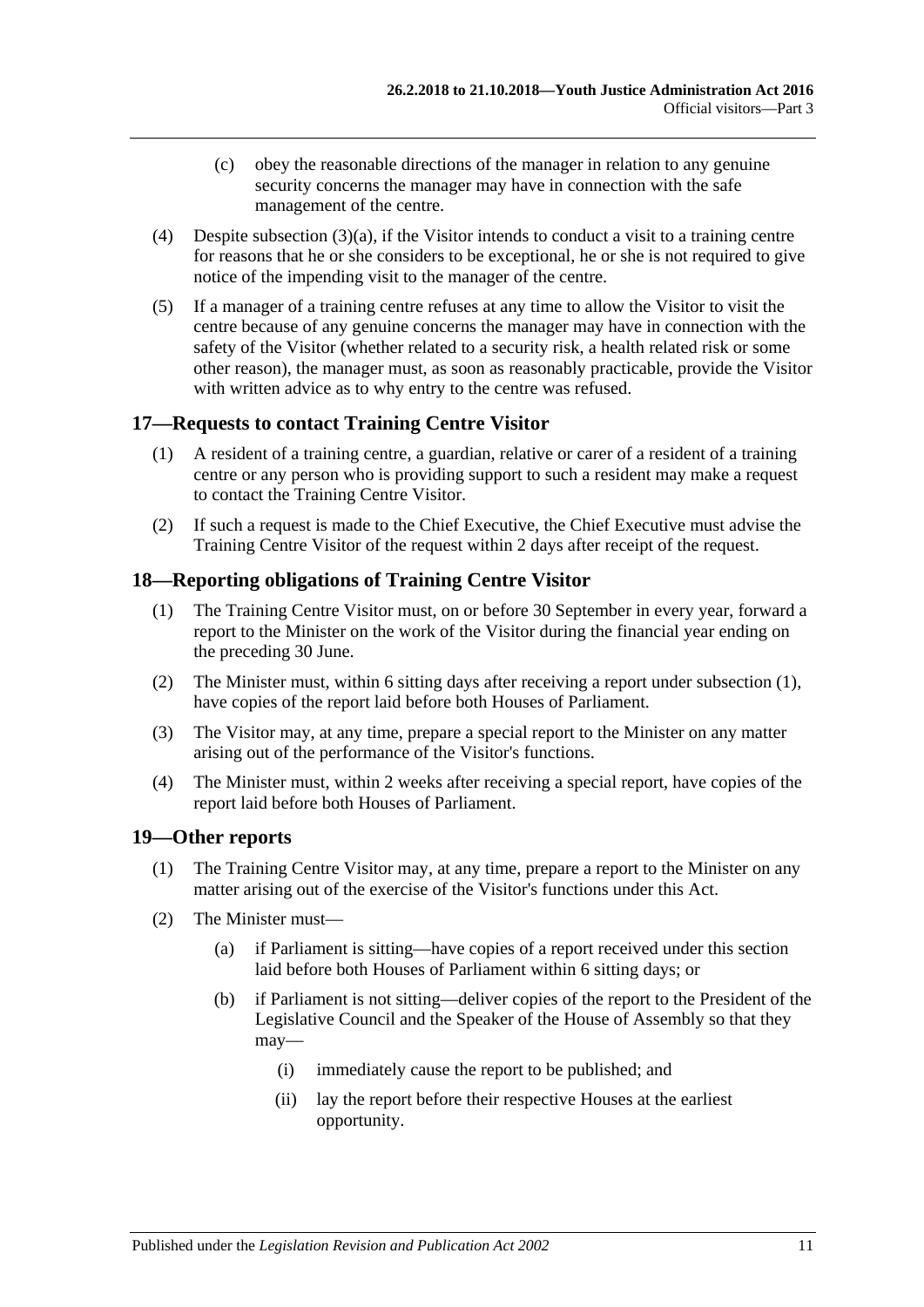(3) A report will, when published under [subsection](#page-10-4) (2)(b)(i), be taken for the purposes of any other Act or law to be a report of the Parliament published under the authority of the Legislative Council and the House of Assembly.

## <span id="page-11-0"></span>**20—Confidentiality of information**

Information about individual cases disclosed to the Training Centre Visitor or a member of the Visitor's staff is to be kept confidential and is not liable to disclosure under the *[Freedom of Information Act](http://www.legislation.sa.gov.au/index.aspx?action=legref&type=act&legtitle=Freedom%20of%20Information%20Act%201991) 1991*.

## <span id="page-11-1"></span>**Part 4—Training centres**

## <span id="page-11-2"></span>**Division 1—Establishment of training centres, facilities and programs**

#### <span id="page-11-3"></span>**21—Training centres, facilities and programs**

- (1) The Minister may establish such training centres and other facilities and programs as the Minister thinks necessary or desirable for the care, rehabilitation, detention, training or treatment of youths.
- (2) A training centre (whether established under this section or the *[Family and](http://www.legislation.sa.gov.au/index.aspx?action=legref&type=act&legtitle=Family%20and%20Community%20Services%20Act%201972)  [Community Services Act](http://www.legislation.sa.gov.au/index.aspx?action=legref&type=act&legtitle=Family%20and%20Community%20Services%20Act%201972) 1972*) will be under the control of the Minister.
- (3) The Chief Executive must ensure that adequate arrangements are in place in a training centre—
	- (a) to maintain the physical, psychological and emotional well being of the residents of the centre; and
	- (b) to promote the social, cultural, educational and vocational development of the residents of the centre; and
	- (c) to maintain discipline and order among the residents of the centre; and
	- (d) to ensure, through the implementation of operational procedures, the proper security, control and management of the centre; and
	- (e) for the keeping of proper records relating to the operation and management of the centre; and
	- (f) for the good management of the centre.

## <span id="page-11-4"></span>**Division 2—Charter of Rights for Youths Detained in Training Centres**

#### <span id="page-11-5"></span>**22—Charter of Rights for Youths Detained in Training Centres**

- (1) There will be a *Charter of Rights for Youths Detained in Training Centres*.
- (2) The Charter has effect if it is approved by the Minister.
- (3) A person exercising functions or powers under a relevant law must, in any dealings with, or in relation to, a youth who is in detention, have regard to, and seek to implement to the fullest extent possible, the terms of the Charter.
- (4) The Charter must be made available on a website maintained by the Department to which the public has access free of charge.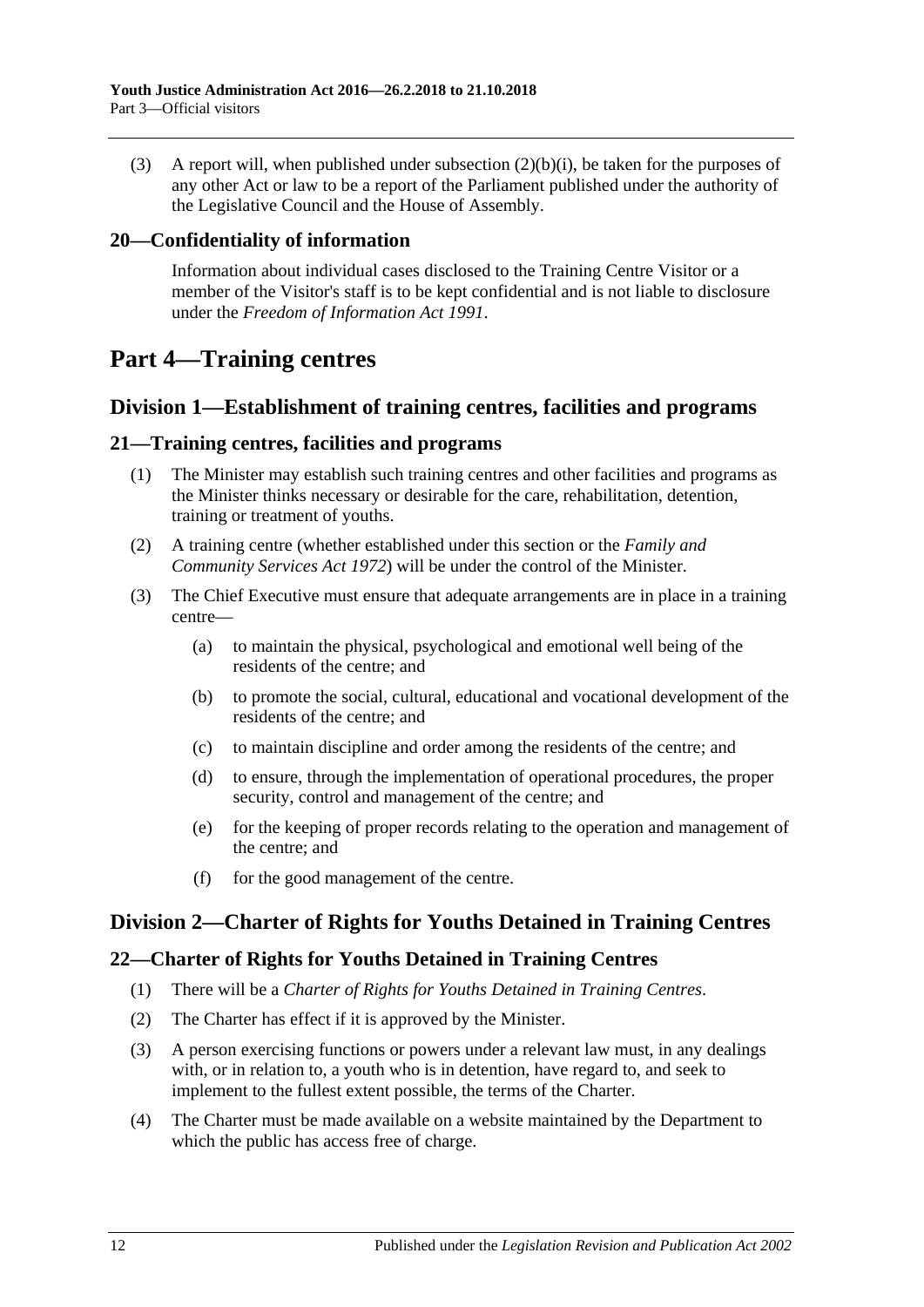(5) In this section—

*relevant law* means—

- (a) this Act; or
- (b) any law relating to the detention of a youth in a training centre.

## <span id="page-12-0"></span>**Division 3—Procedures on admission**

#### <span id="page-12-1"></span>**23—Initial assessment on admission**

- (1) The Chief Executive must, as soon as practicable after the initial admission of a youth to a training centre, ensure that—
	- (a) the youth is given a copy of—
		- (i) the rules of the centre that apply to residents of the centre; and
		- (ii) the *Charter of Rights for Youths Detained in Training Centres*; and
	- (b) the youth—
		- (i) is given a written and verbal explanation of the rules of the centre in a language that the youth is able to understand; and
		- (ii) is made aware of the consequences that may follow from any breach of or non-compliance with the rules; and
	- (c) subject to [subsection](#page-12-2) (2), a guardian, relative or carer of the youth is notified that the youth has been admitted to the centre.
- <span id="page-12-3"></span><span id="page-12-2"></span>(2) The following provisions apply for the purposes of [subsection](#page-12-3)  $(1)(c)$ :
	- (a) the person to be notified must be—
		- (i) a guardian, relative or carer of the youth nominated by the youth for the purpose; or
		- (ii) if that is not practicable or appropriate—a guardian, relative or carer of the youth who appears to have or be assuming responsibility for the care of the youth; or
		- (iii) if that is not practicable or appropriate—any other guardian, relative or carer of the youth whom it is practicable and appropriate to notify;
	- (b) the Chief Executive is not required to notify a person whose whereabouts are not known to or readily ascertainable by the Chief Executive;
	- (c) it is not appropriate for the Chief Executive to notify a particular person if the Chief Executive has reason to believe that it would be contrary to the youth's best interests to do so.
- <span id="page-12-4"></span>(3) The Chief Executive must, as soon as practicable after the initial admission to a training centre of a youth, cause the youth to be screened for the purposes of assessing the youth's particular needs and circumstances.
- <span id="page-12-5"></span>(4) The Chief Executive must, as soon as practicable after the youth has been screened under [subsection](#page-12-4) (3), cause the youth to be assessed at least once in each prescribed period while resident in the centre.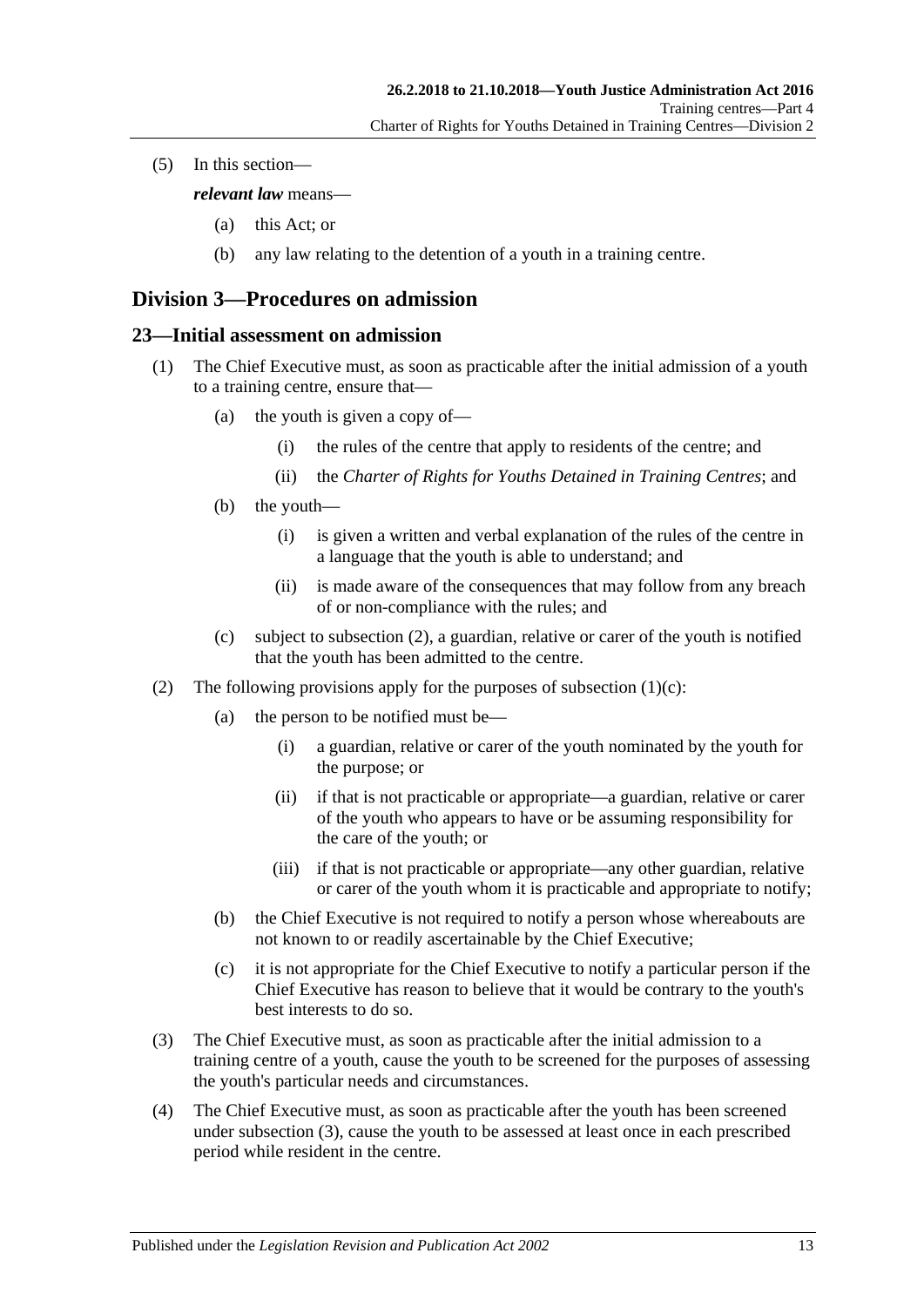- (5) In carrying out an assessment under [subsection](#page-12-5) (4), the Chief Executive must—
	- (a) endeavour to ensure that the youth and a guardian, relative or carer of the youth participate in the assessment; and
	- (b) have regard to—
		- (i) the age, gender, gender identity, sexuality or sexual identity of the youth; and
		- (ii) the cultural identity, developmental and cognitive capacity, ability or disability, and any special needs, of the youth; and
		- (iii) the social, medical, psychological and educational background and history of the youth; and
		- (iv) the needs of the youth in respect of—
			- (A) education or training; and
			- (B) medical, psychological or psychiatric treatment; and
		- (v) the aptitude or suitability of the youth for any particular form of education, vocational training or work; and
		- (vi) the nature of the offence, or offences, in respect of which the youth is detained and the length of sentence; and
		- (vii) the behaviour of the youth while in the training centre; and
		- (viii) the question of maintaining the youth's family and community connections; and
		- (ix) any responsibilities the youth has as a carer; and
		- (x) where relevant, any proposed plans in respect of the release of the youth and his or her social rehabilitation; and
		- (xi) any representations made by the youth and any other relevant person (including a guardian, relative or carer of the youth); and
		- (xii) such other matters as the Chief Executive thinks relevant.
- <span id="page-13-0"></span>(6) After the first assessment of a resident of a training centre has been completed, the Chief Executive must prepare a case plan for the youth and may, after any subsequent assessment, add to or vary that plan.
- (7) A case plan for a youth prepared, added to or varied under [subsection](#page-13-0) (6) must include particulars of each of the following:
	- (a) proposals for the education or training of the youth;
	- (b) proposals for medical, psychological or psychiatric treatment of the youth;
	- (c) proposals for the rehabilitation of the youth;
	- (d) proposals relating to the youth's release into, and support in, the community.
- (8) In [subsection](#page-12-5) (4)—

#### *prescribed period* means—

- (a) the period prescribed by the regulations for the purposes of this definition; or
- (b) if no period is prescribed—a period not exceeding 3 months.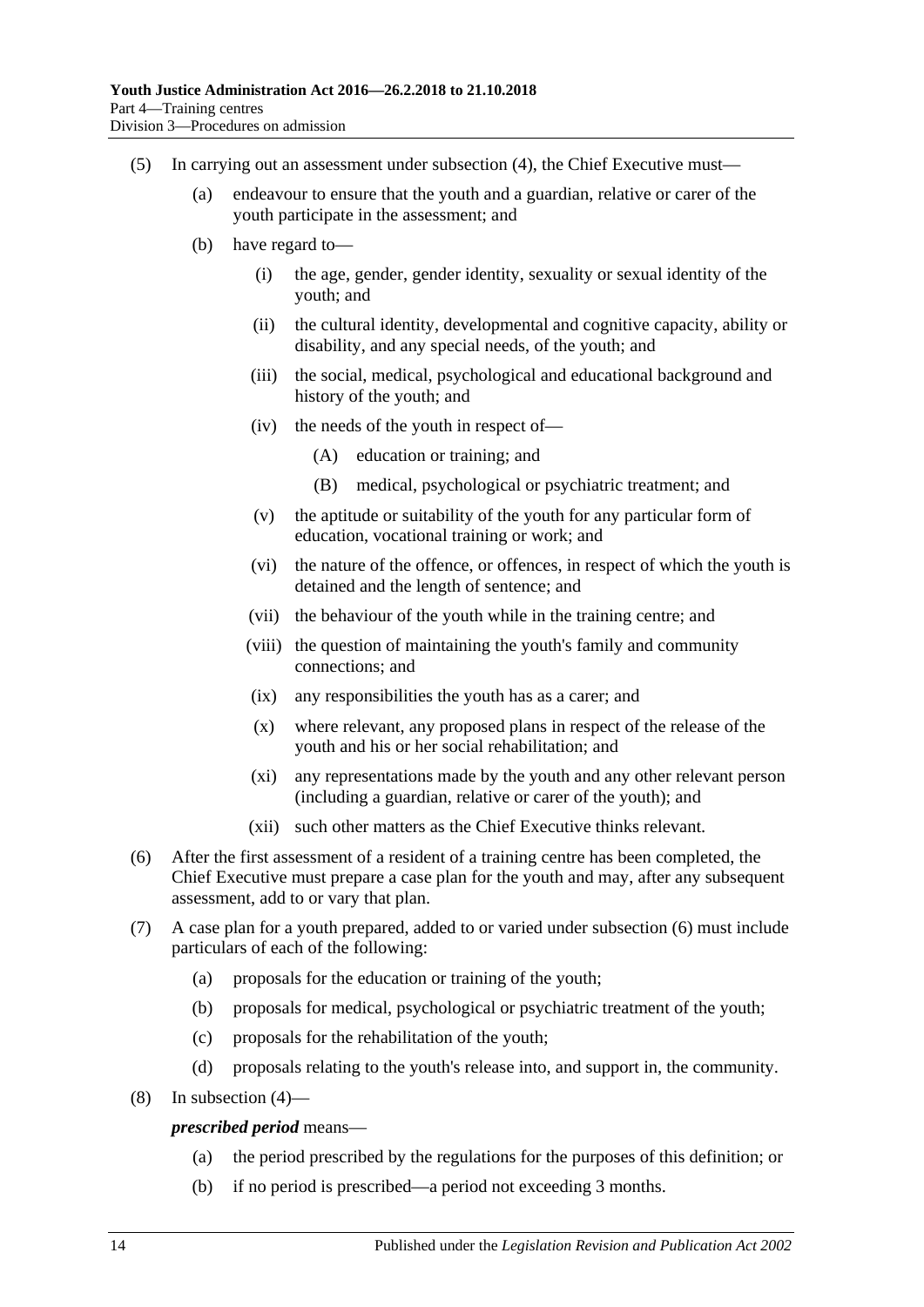## <span id="page-14-0"></span>**Division 4—Custody of residents of training centres**

## <span id="page-14-1"></span>**24—Minister has custody of youths in detention**

The Minister has the custody of a resident of a training centre, whether the resident is within, or outside, the precincts of a training centre in which he or she is being detained, or is to be detained.

## <span id="page-14-2"></span>**25—Chief Executive responsible under Minister for management of training centres**

Subject to this Act, the Chief Executive has an absolute discretion—

- (a) to place any particular youth or youth of a particular class in such part of a training centre as the Chief Executive thinks fit; and
- (b) to establish in respect of a particular youth, or youth of a particular class, or in respect of youths placed in any particular part of a training centre, such a regime for education, training, work, recreation, contact with other youths or any other aspect of the day-to-day life of youths in detention; and
- (c) to vary any such regime,

as from time to time seems expedient to the Chief Executive.

## <span id="page-14-3"></span>**Division 5—Management of residents of training centres**

## <span id="page-14-4"></span>**26—Chief Executive may make rules relating to management of training centre**

- <span id="page-14-6"></span>(1) Subject to this Act, the Chief Executive may make rules—
	- (a) relating to the management of a training centre; and
	- (b) regulating the conduct of residents of a training centre.
- (2) The Chief Executive may vary or revoke any rules made under [subsection](#page-14-6) (1).
- (3) The *[Subordinate Legislation Act](http://www.legislation.sa.gov.au/index.aspx?action=legref&type=act&legtitle=Subordinate%20Legislation%20Act%201978) 1978* does not apply to rules made under this section.
- (4) The Chief Executive must cause rules made under this section to be published for the benefit of residents of a training centre in such manner as the Chief Executive thinks fit and, in giving effect to this section, must ensure, as far as is reasonably practicable, that the rules are made known to any resident who is illiterate or whose principal language is not the English language.

## <span id="page-14-5"></span>**27—Education**

- (1) The Chief Executive must arrange for such courses of instruction or training as the Chief Executive thinks fit to be made available to residents of training centres.
- (2) In particular, the Chief Executive must, as much as reasonably practicable, encourage a resident of a training centre who is a child of compulsory school age or a child of compulsory education age to continue or otherwise further his or her school education or vocational or other training (as the case requires).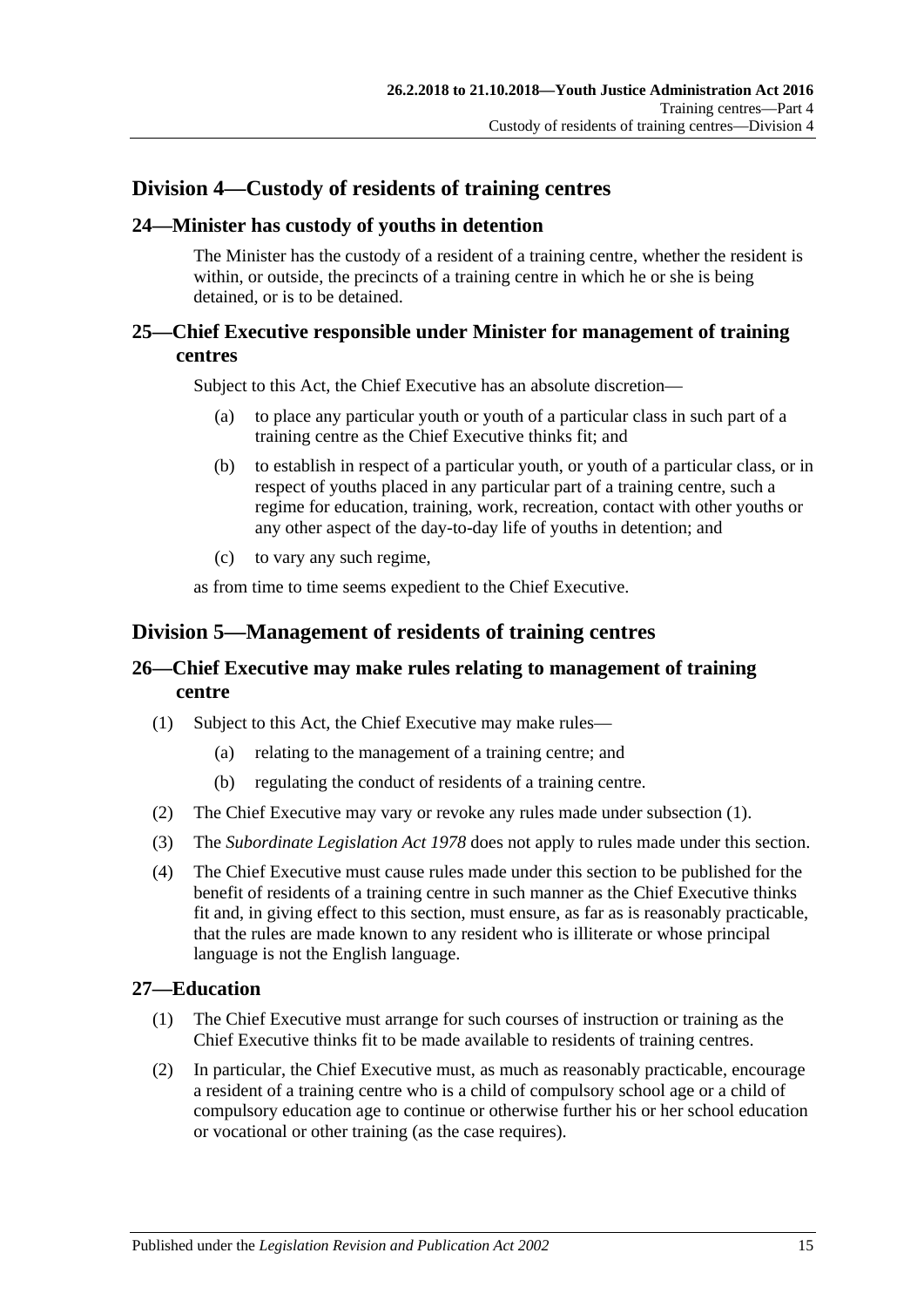#### <span id="page-15-1"></span><span id="page-15-0"></span>**28—Safe rooms**

- (1) A resident of a training centre may only be detained in a safe room if an employee of the centre believes on reasonable grounds that—
	- (a) the resident is about to harm himself or herself or another person; or
	- (b) the resident is about to cause significant damage to property; or
	- (c) it is necessary to detain the resident in a safe room—
		- (i) to maintain order in the centre; or
		- (ii) to preserve the security of the centre.
- (2) Despite [subsection](#page-15-1) (1), a resident of a training centre who is under the age of 12 years must not be detained in a safe room.
- (3) If a resident is detained in a safe room, the manager of the training centre must be informed of the detention, and the reasons for the detention, as soon as reasonably practicable.
- (4) A resident of a training centre may only be detained in a safe room for so long as is necessary in the circumstances but, in any event—
	- (a) if the resident is aged between 12 and 14 years—for no longer than 24 hours; and
	- (b) if the resident is aged 15 years or over—for no longer than 48 hours.
- (5) The following provisions apply in relation to a resident of a training centre who is being detained in a safe room:
	- (a) the resident must be closely supervised;
	- (b) the resident must be observed at intervals of not longer than 5 minutes;
	- (c) the observations must be recorded in writing and kept together with the record required to be made under [subsection](#page-15-2) (6).
- <span id="page-15-2"></span>(6) If a resident of a training centre is detained in a safe room, the manager of the centre must ensure that—
	- (a) a record is made containing the following details:
		- (i) the name and age of the resident;
		- (ii) the date and time the detention began;
		- (iii) the date and time the detention ended;
		- (iv) the reason for the detention;
		- (v) the name of the employee of the centre who ordered the detention;
		- (vi) action taken (if any) in respect of the resident before the resident was so detained;
		- (vii) the management plan established for the resident for the period during which the resident was detained in the safe room;
		- (viii) any issues or concerns relating to the resident's medical or psychological condition; and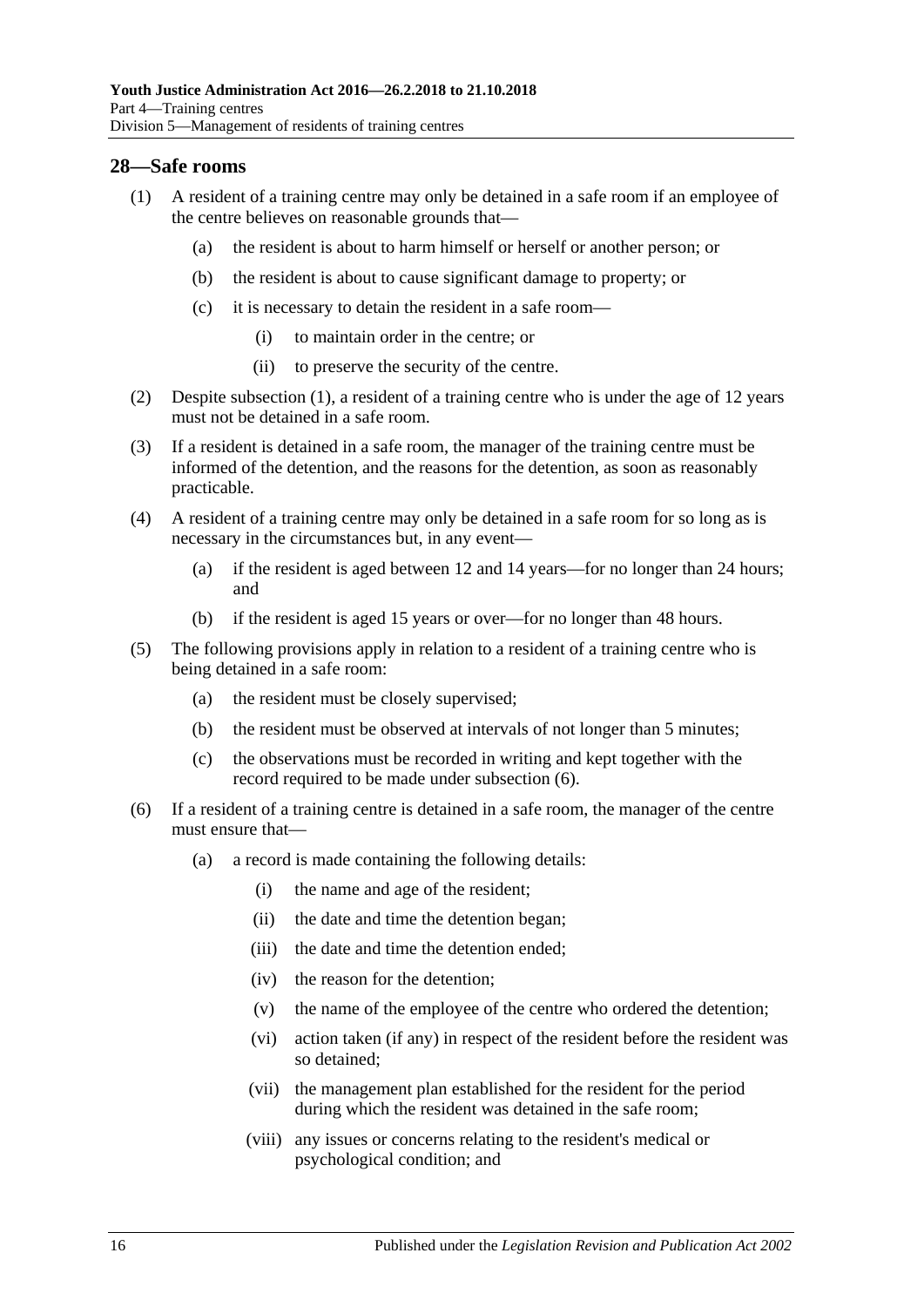- (b) the resident is examined as soon as practicable by an appropriate health professional for the purpose of assessing the resident's health or mental health condition and needs; and
- (c) if the resident belongs to a cultural or linguistic minority—a cultural advisor is informed of the detention; and
- (d) an action plan is prepared to manage the resident in the period immediately following the resident's release from the safe room.
- <span id="page-16-1"></span>(7) An account of an incident leading to the detention of a resident in a safe room must be—
	- (a) written, signed and dated by the resident; or
	- (b) if the resident cannot write—
		- (i) written on the instructions of the resident, and signed and dated, by a person nominated for the purpose by the resident; and
		- (ii) signed by the resident,

(and such account must be kept together with the record required to be made under [subsection](#page-15-2)  $(6)$ ).

- (8) If the resident refuses to cooperate in the preparation of the account, a written record of the refusal must be must be made and kept together with the record required to be made under [subsection](#page-15-2) (6).
- (9) A resident may nominate any of the following persons for the purposes of [subsection](#page-16-1)  $(7)(b)$ :
	- (a) the resident's case manager or case worker;
	- (b) a lawyer;
	- (c) the Guardian for Children and Young People;
	- (d) the Training Centre Visitor;
	- (e) a cultural advisor;
	- (f) a parent, guardian or carer of the resident,

(but any such person nominated may not be an employee of the training centre nor have been present during the relevant incident that led to the resident being detained in the safe room).

#### <span id="page-16-0"></span>**29—Prohibited treatment of residents**

Subject to this Act, a resident of a training centre must not be subjected to any of the following kinds of treatment:

- (a) corporal punishment of any form (that is, any action that inflicts or is intended to inflict physical pain or discomfort);
- (b) isolation or segregation (other than in a safe room or in prescribed circumstances) from other residents;
- (c) psychological pressure or emotional abuse of any form intended to intimidate or humiliate;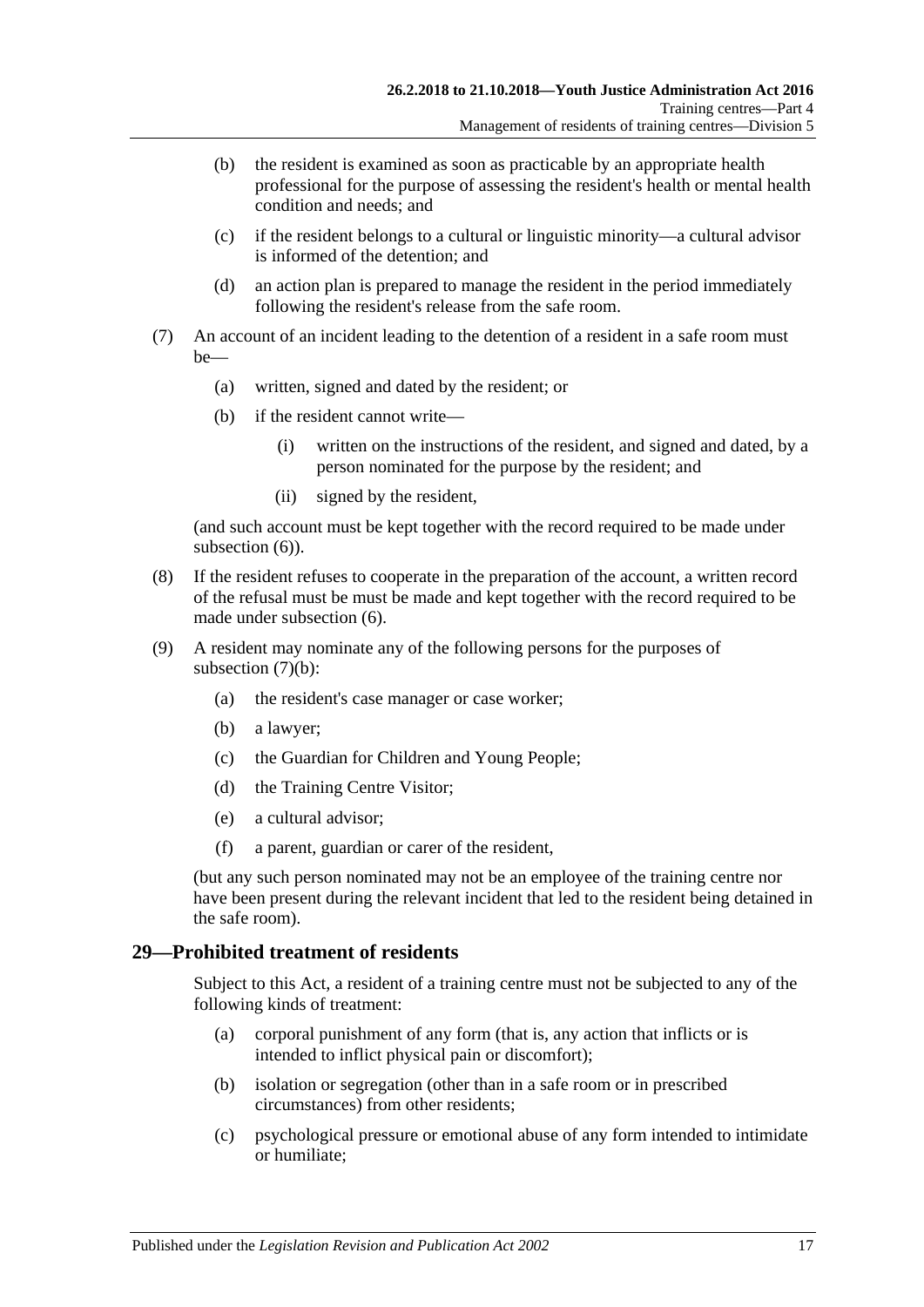- (d) deprivation of medical attention, basic food or drink, clothing or any other essential item;
- (e) deprivation of sleep;
- (f) restriction of free movement by means of mechanical restraints (other than in prescribed circumstances);
- (g) unjustified deprivation of contact with persons outside the centre;
- (h) any other treatment that is cruel, inhuman or degrading.

#### <span id="page-17-0"></span>**30—Power to search residents**

- (1) The manager of a training centre may cause a resident of the centre or a resident's belongings to be searched in any of the following situations:
	- (a) when the resident is received into the centre or returns after an absence from the centre;
	- (b) if the resident has had a full contact visit with a visitor to the centre;
	- (c) if the manager has reasonable cause to suspect that the resident has in his or her possession in the centre any substance or item—
		- (i) that is prohibited in the centre; or
		- (ii) that may jeopardise the security of the centre.
- <span id="page-17-2"></span><span id="page-17-1"></span>(2) The following provisions apply to the search of a resident of a training centre:
	- (a) the resident may not be required to be completely naked at any time during the search;
	- (b) those present at any time during the search when the resident is semi-naked (except a medical practitioner) must be of the same sex or gender identity as the resident;
	- (c) at least 2 persons (apart from the resident) must be present at all times during the search when the resident is semi-naked (with 1 of them conducting the search while the other observes);
	- (d) if a medical practitioner is required for the purposes of the search—the medical practitioner must be in addition to the 2 persons required under [paragraph](#page-17-1) (c);
	- (e) for the purposes of the search—the resident may be required—
		- (i) to open his or her mouth; and
		- (ii) to remove the clothing from his or her upper body or lower body (but not both at the same time); and
		- (iii) to adopt particular postures; and
		- (iv) to do anything else reasonably necessary for the purposes of the search,

and if the resident does not comply with such a requirement, reasonable force may be applied to secure compliance;

(f) force must not be applied to open the resident's mouth except by or under the supervision of a medical practitioner;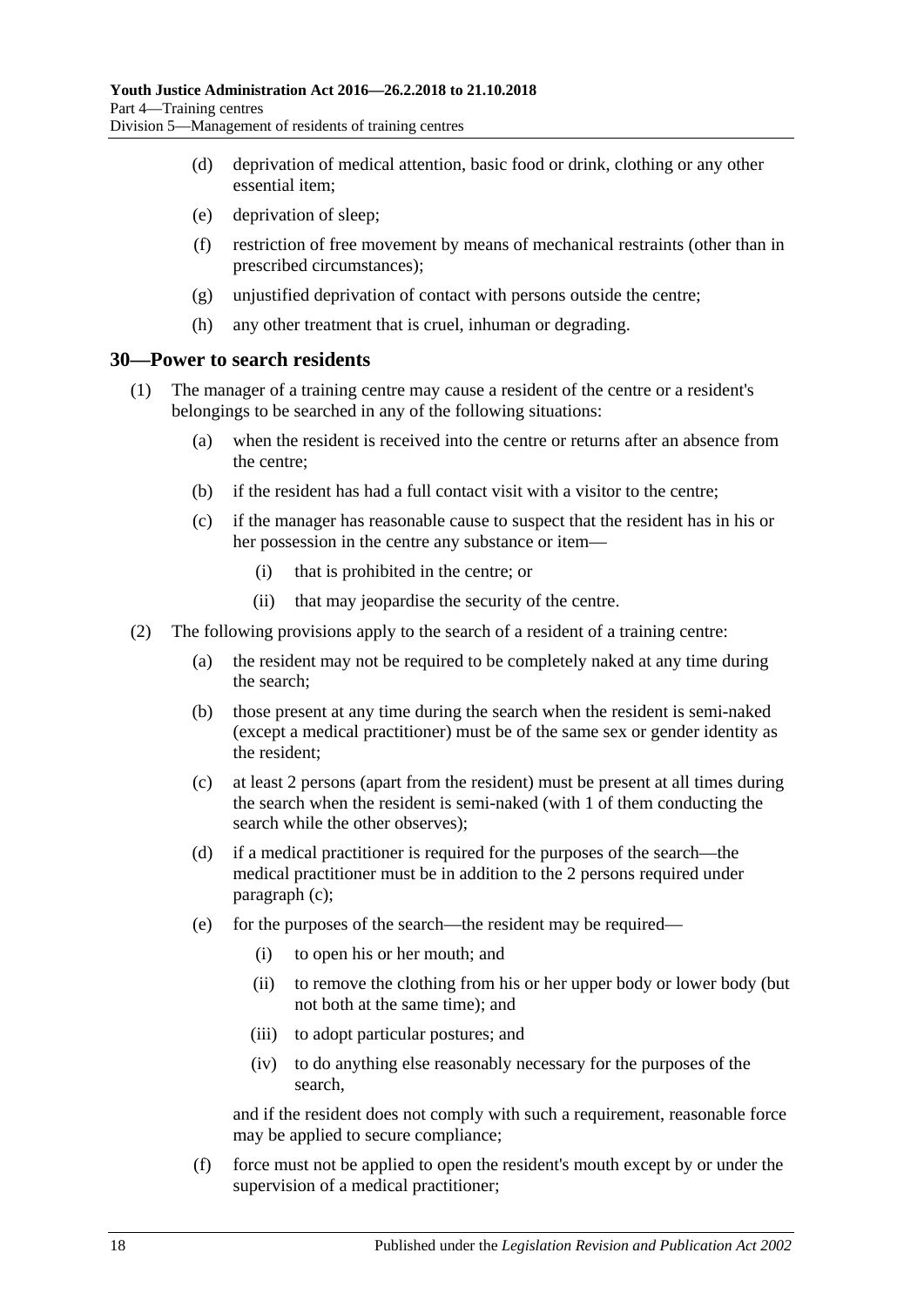- (g) nothing may be introduced into an orifice of the resident's body for the purposes of the search except by a medical practitioner;
- (h) the search must be carried out expeditiously and undue humiliation of the resident must be avoided.
- (3) If a resident of a training centre is searched while the resident is semi-naked, the manager of the centre must ensure that a record is made containing the following details:
	- (a) the name and age of the resident;
	- (b) the date and time of the search;
	- (c) the reason for the search;
	- (d) the name of the employee of the centre who conducted the search.
- (4) Despite [subsection](#page-17-2) (2)(b), if 2 persons (apart from a medical practitioner) of the same sex or gender identity as a resident are not available at the time a search of the resident is to be conducted, the search may be conducted by a person of the same sex or gender identity as the resident in the presence of a person who is not of the same sex or gender identity.
- (5) However—
	- (a) the second person present when the search is conducted must observe the person conducting the search without observing the semi-naked resident; and
	- (b) due regard must be had to the particular needs and circumstances of the resident.

#### <span id="page-18-0"></span>**31—Drug testing of residents**

- (1) The Chief Executive may require a resident of a training centre to undergo a drug test in any of the following circumstances:
	- (a) on the initial admission of the youth to the centre;
	- (b) on the youth returning to the centre after being absent;
	- (c) if, for the purpose of ascertaining the incidence of unlawful drug use in a training centre, the manager of the centre—
		- (i) proposes that all residents of the centre, or a part of the centre, undergo a drug test; or
		- (ii) causes the random selection of residents from the whole, or a part, of the centre to undergo a drug test and the resident falls within the selection;
	- (d) in any other circumstance that the Chief Executive thinks fit.
- <span id="page-18-2"></span><span id="page-18-1"></span>(2) The manager of a training centre may require a resident of the centre to undergo a drug test—
	- (a) if the manager reasonably suspects that the resident has unlawfully used a drug; or
	- (b) in any other circumstance that the Chief Executive thinks fit.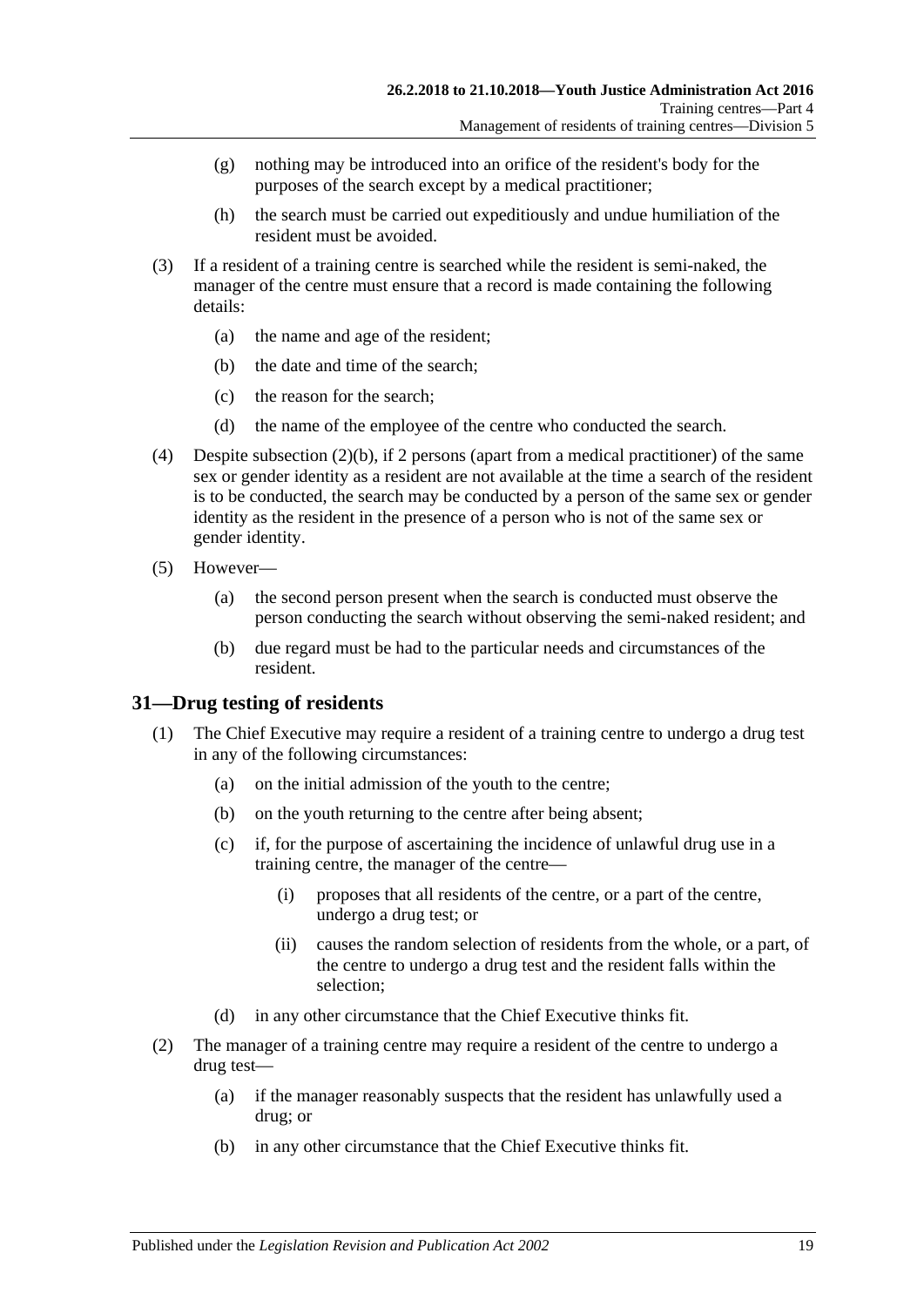(3) If a resident of a training centre is required to undergo a drug test in circumstances approved by the Chief Executive under [subsection](#page-18-1)  $(1)(d)$  or  $(2)(b)$ , the person who required the resident to undergo the test must make a written record of the reasons for the requirement.

## <span id="page-19-2"></span><span id="page-19-0"></span>**32—Use of sniffer dogs**

- (1) The Chief Executive may authorise the use of a sniffer dog by a person who is authorised to use such a dog under the *[Police Act](http://www.legislation.sa.gov.au/index.aspx?action=legref&type=act&legtitle=Police%20Act%201998) 1998* or the *[Correctional Services](http://www.legislation.sa.gov.au/index.aspx?action=legref&type=act&legtitle=Correctional%20Services%20Act%201982)  Act [1982](http://www.legislation.sa.gov.au/index.aspx?action=legref&type=act&legtitle=Correctional%20Services%20Act%201982)* at a training centre to assist in the maintenance of the good order or security of the centre.
- (2) Without limiting [subsection](#page-19-2) (1), a sniffer dog may be used for any of the following purposes:
	- (a) to carry out a search at a training centre for any reason;
	- (b) to track a youth who has escaped from custody or who is otherwise unlawfully at large;
	- (c) to patrol a training centre.
- (3) In this section—

*sniffer dog* means—

- (a) a drug detection dog within the meaning of the *[Controlled Substances](http://www.legislation.sa.gov.au/index.aspx?action=legref&type=act&legtitle=Controlled%20Substances%20Act%201984)  Act [1984](http://www.legislation.sa.gov.au/index.aspx?action=legref&type=act&legtitle=Controlled%20Substances%20Act%201984)*; or
- (b) a dog that is trained and handled by South Australia Police; or
- (c) a correctional services dog (within the meaning of the *[Correctional Services](http://www.legislation.sa.gov.au/index.aspx?action=legref&type=act&legtitle=Correctional%20Services%20Act%201982)  Act [1982](http://www.legislation.sa.gov.au/index.aspx?action=legref&type=act&legtitle=Correctional%20Services%20Act%201982)*).

#### <span id="page-19-1"></span>**33—Use of force against residents**

- (1) An employee of a training centre may only use such force against a resident of the centre as is reasonably necessary in a particular case—
	- (a) to prevent the resident from harming himself or herself or another person; or
	- (b) to prevent the resident from causing significant damage to property; or
	- (c) to maintain order in the centre; or
	- (d) to preserve the security of the centre.
- <span id="page-19-3"></span>(2) If force is used against a resident of a training centre—
	- (a) each employee of the centre involved must ensure that a written report is provided to the manager of the centre containing the following particulars:
		- (i) the name of the resident;
		- (ii) the name of each employee involved in or who witnessed the use of force;
		- (iii) the date, time and location in the centre where the use of force took place;
		- (iv) the nature of the force used and the purpose for which, or circumstances in which, the force was used; and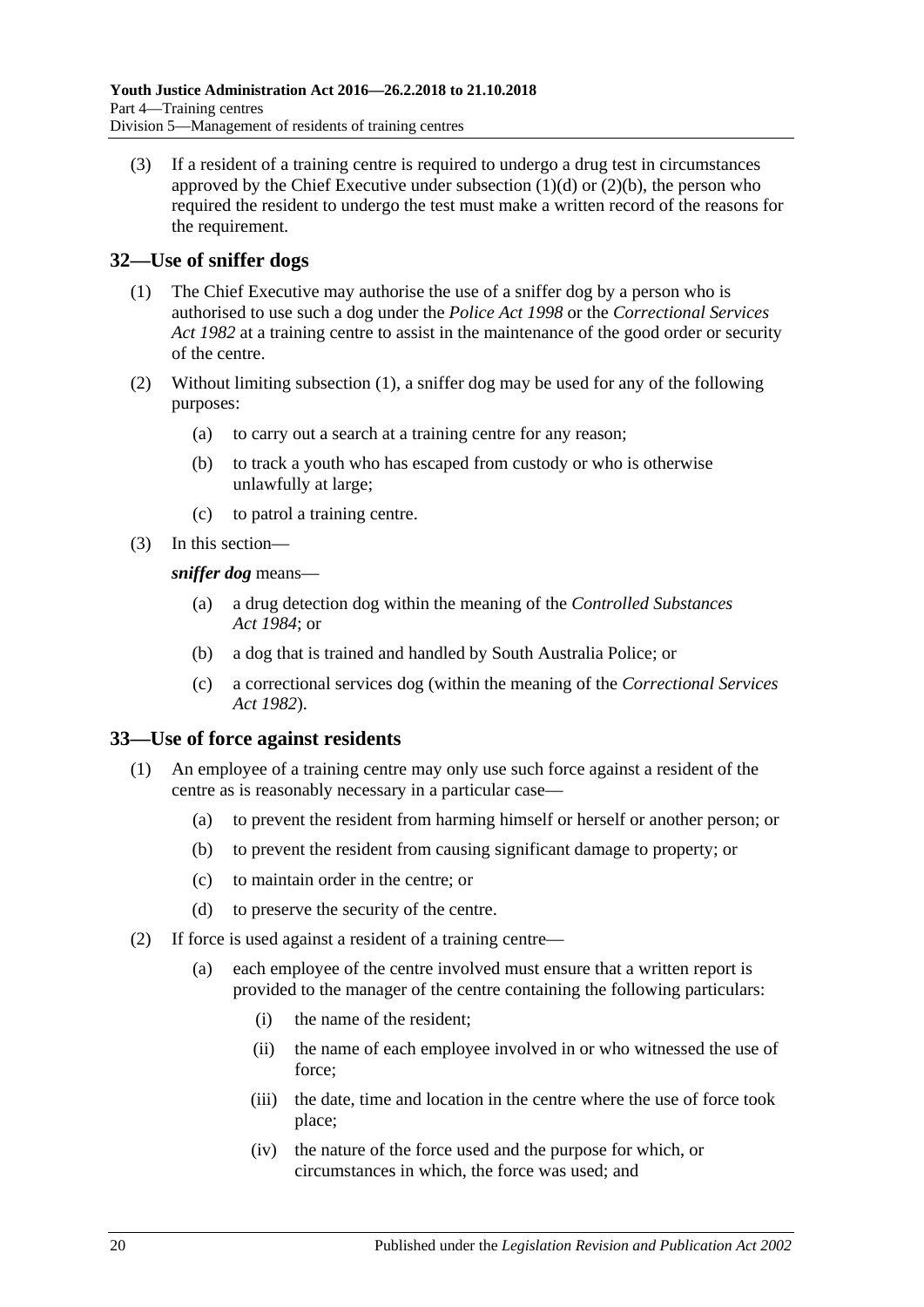- (b) the manager of the training centre must ensure that the resident is examined as soon as practicable by an appropriate health professional for the purpose of assessing the resident's health or mental health condition and needs.
- <span id="page-20-2"></span>(3) An account of an incident leading to the use of force against a resident must be—
	- (a) written, signed and dated by the resident; or
	- (b) if the resident cannot write—
		- (i) written on the instructions of the resident, and signed and dated, by a person nominated for the purpose by the resident; and
		- (ii) signed by the resident,

(and such account must be kept together with the report required to be made under [subsection](#page-19-3)  $(2)$ ).

- (4) A resident may nominate any of the following persons for the purposes of [subsection](#page-20-2)  $(3)(b)$ :
	- (a) the resident's case manager or case worker;
	- (b) a lawyer;
	- (c) the Guardian for Children and Young People;
	- (d) a Training Centre Visitor;
	- (e) a cultural advisor;
	- (f) a parent, guardian or carer of the resident;
	- (g) any other person approved by the manager of the training centre,

(but any such person nominated may not be an employee of the training centre nor have been present during the relevant incident that led to the use of force against the resident).

## <span id="page-20-0"></span>**Division 6—Leave of absence under authority of Chief Executive**

#### <span id="page-20-1"></span>**34—Leave of absence under authority of Chief Executive**

- <span id="page-20-3"></span>(1) The Chief Executive may, by written order, grant a youth detained in a training centre leave of absence from the centre—
	- (a) for the medical or psychiatric examination, assessment or treatment of the youth; or
	- (b) for the attendance of the youth at an educational or training course, a personal development program or a work program, project or camp; or
	- (c) for such compassionate purpose as the Chief Executive thinks fit; or
	- (d) for any purpose related to a criminal investigation; or
	- (e) for the purpose of enabling the youth to perform community service.
- (2) [Subsection \(1\)\(a\)](#page-20-3) does not apply if, in an emergency, it is necessary that a youth is removed from a training centre for a medical or psychiatric examination, assessment or treatment and the Chief Executive is advised as soon as practicable of the youth's absence from the training centre and the reason for the absence.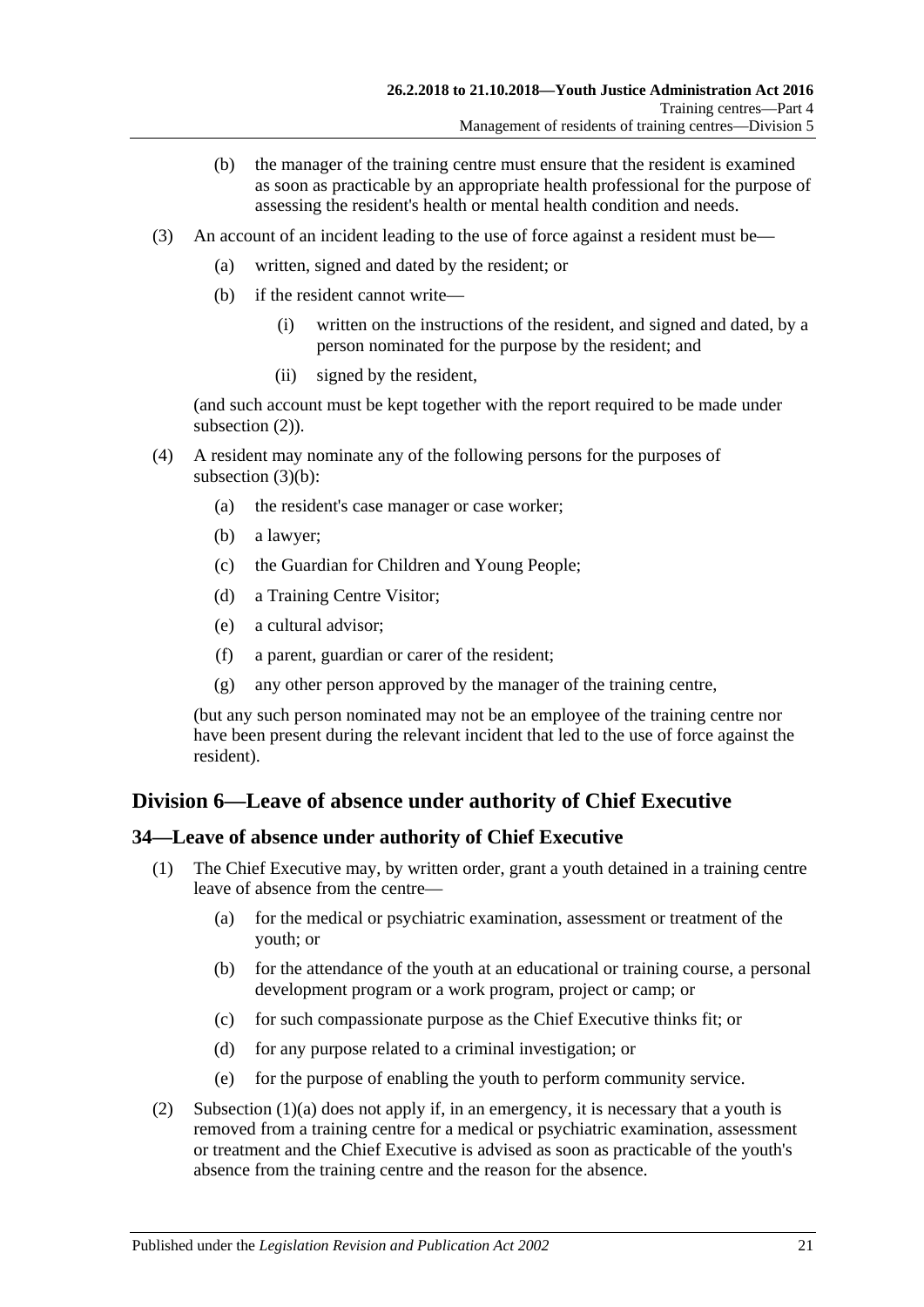- (3) In determining whether to grant a youth leave of absence under this section, the Chief Executive must have regard to the following:
	- (a) the goals of the youth in respect of rehabilitation;
	- (b) the cultural needs and circumstances of the youth;
	- (c) the safety of the community;
	- (d) whether the youth has a history absconding or breaching orders;
	- (e) whether the youth is likely to interfere with a witness;
	- (f) the need that any victim of an offence committed, or alleged to have been committed, by the youth may have, or perceive, for physical protection from the youth.
- (4) Leave of absence under this section may be subject to 1 or more of the following conditions:
	- (a) a condition that the youth will be in the custody of and supervised by 1 or more officers or employees of the Department authorised by the Chief Executive for the purpose;
	- (b) a condition that the youth be monitored by use of an electronic device;
	- (c) any other condition as the Chief Executive thinks fit.
- (5) A leave of absence under this section that allows a youth to leave the State may only be granted with the Minister's consent.
- (6) The Chief Executive may, by written order, revoke a leave of absence granted under this section, or vary or revoke any of the conditions to which it is subject.
- (7) A youth who is at large after the revocation or expiry of leave of absence may be apprehended without warrant by a police officer or an officer or employee of the Department authorised by the Chief Executive for the purpose.
- (8) A youth who is still at large after the expiry of leave of absence will be taken to be unlawfully at large.
- (9) A youth is not, while still at large after revocation of leave of absence, serving his or her sentence of detention.

## <span id="page-21-0"></span>**Division 7—Transfer of youths under detention from 1 jurisdiction to another**

#### <span id="page-21-1"></span>**35—Interpretation**

In this Division—

*appropriate authority* of another State means a person who is vested with authority under a corresponding law—

- (a) to authorise or arrange for the transfer of a young offender to this State; or
- (b) to authorise or arrange for the transfer of a young offender from this State to that State;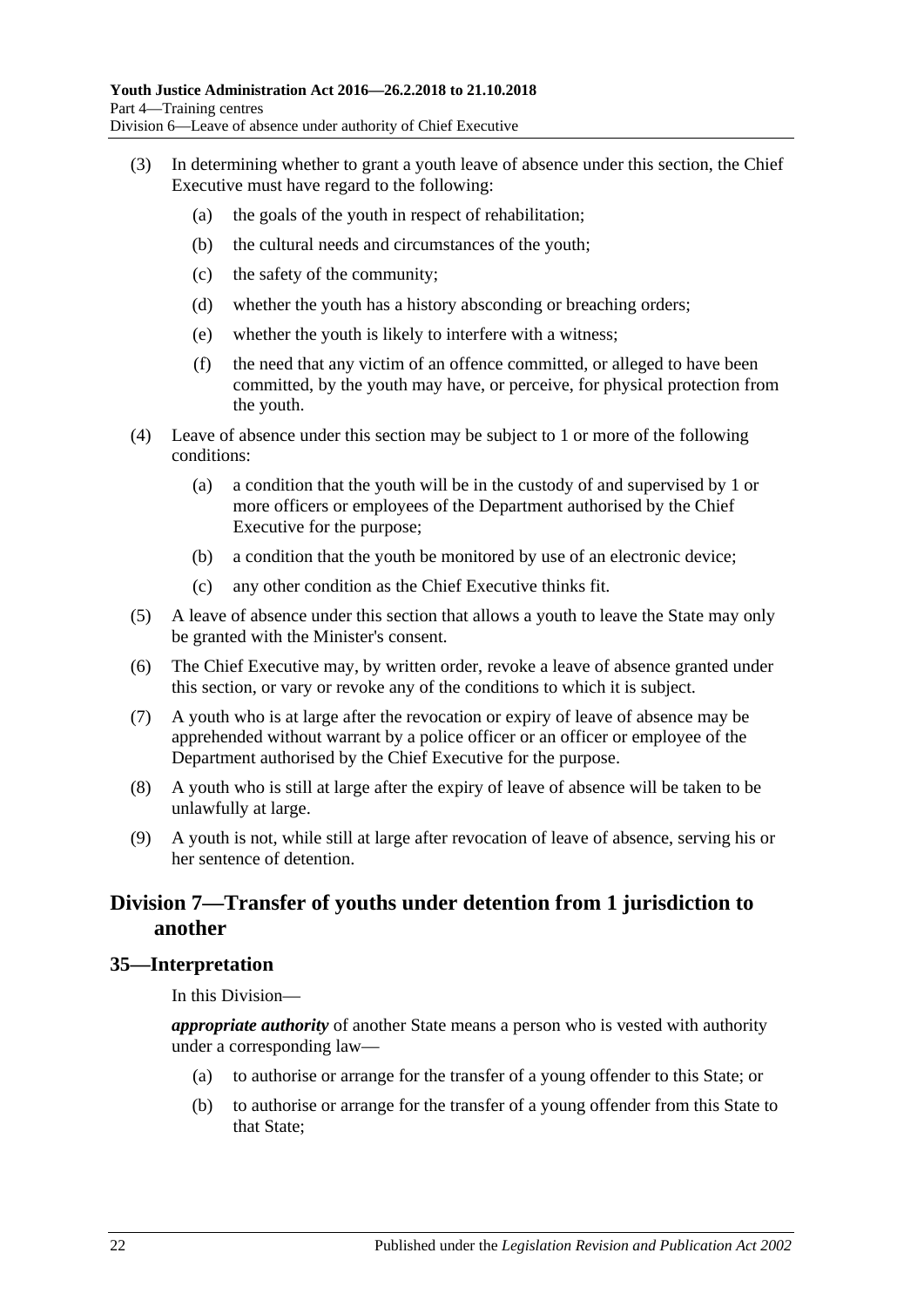*correctional order* means an order under a law of this State or any other State for dealing with youths who commit offences, being an order—

- (a) for the detention (other than remand) of such a youth; or
- (b) requiring such a youth to perform community service; or
- (c) providing for the conditional release of such a youth; or
- (d) placing such a youth on probation or parole or under any form of supervision;

*correctional system*, in relation to a State, means the system of law, judicial and administrative authorities, correctional and other institutions under which youths who commit offences are dealt with in that State;

*corresponding law* means a law of another State declared by regulation to be a law corresponding to this Division;

*escort* means a person in whose custody a young offender is placed for the purpose of bringing the young offender into the State, or taking the young offender out of the State, pursuant to arrangements made under this Division;

*State* includes the Australian Capital Territory and the Northern Territory;

*young offender* means a person—

- (a) who has been found guilty of an offence committed while under the age of 18 years; and
- (b) who is subject to a correctional order.

#### <span id="page-22-0"></span>**36—Transfer of young offenders to other States**

- (1) The Minister may make arrangements with the appropriate authority of another State for the transfer of a young offender to that other State.
- (2) Before entering into arrangements under this section, the Minister must be satisfied—
	- (a) that any rights of appeal against the relevant correctional order have been exhausted or have expired; and
	- (b) that the young offender will be dealt with in the correctional system of the other State in substantially the same way as if he or she had remained in the correctional system of this State; and
	- (c) that the transfer is in the best interests of the young offender; and
	- $(d)$  that—
		- (i) the young offender consents to the transfer; or
		- (ii) there are special reasons justifying the transfer although the young offender does not consent.
- (3) Before entering into arrangements under this section, the Minister must allow the guardians of the youth a reasonable opportunity to make representations on the question whether the transfer is in the best interests of the young offender.
- (4) Before consenting to a transfer, a young offender must be allowed a reasonable opportunity to obtain independent legal advice on the question of whether the transfer is in his or her best interests.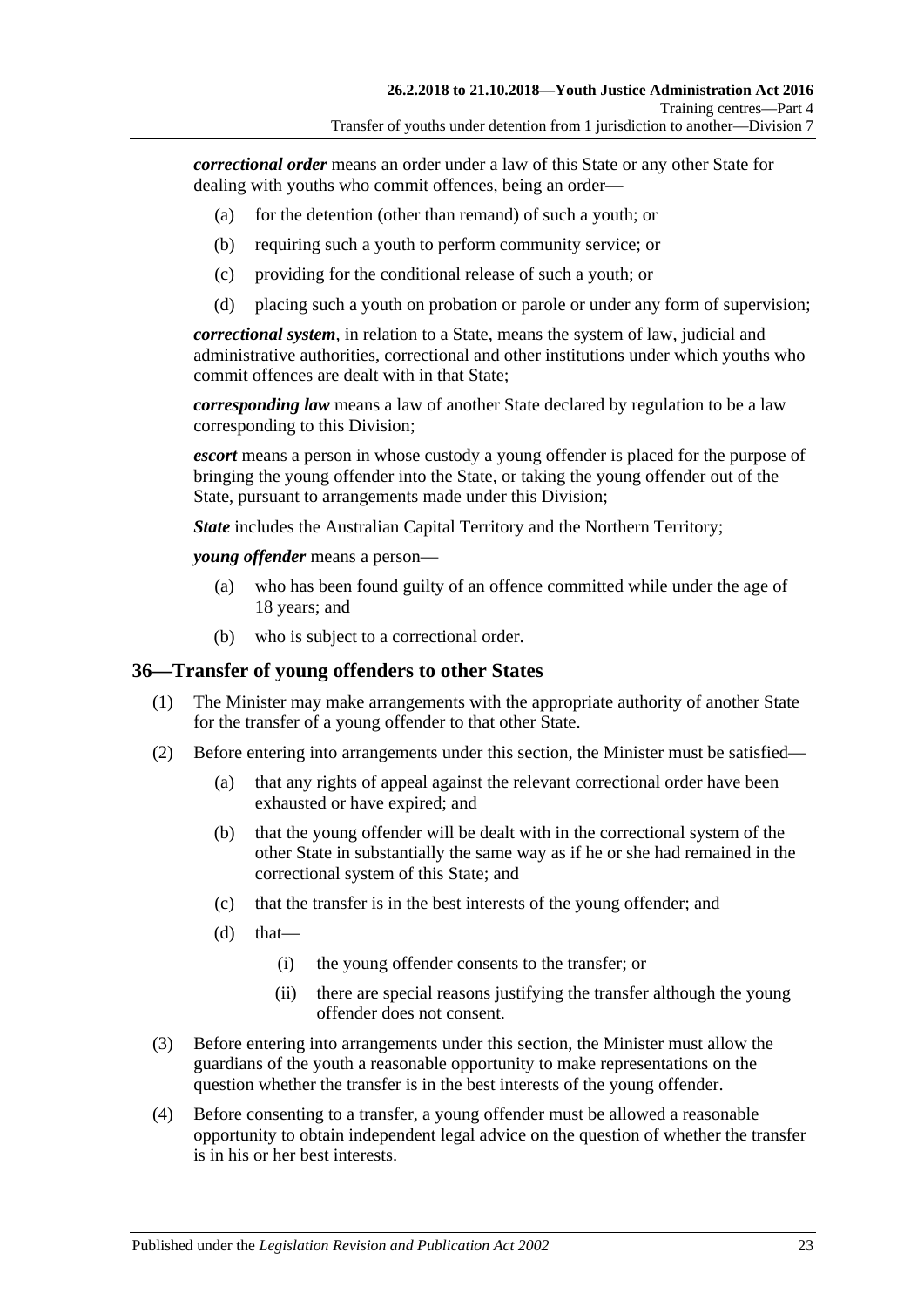- (5) An arrangement under this section will not be carried into effect unless it has been ratified by the Youth Court.
- (6) If a young offender is transferred to another State pursuant to an arrangement under this section, the Minister will transmit to the appropriate authority of that other State—
	- (a) a copy of the relevant correctional order; and
	- (b) a statement of—
		- (i) any period of detention served by the young offender pursuant to the order; and
		- (ii) any community service performed by the young offender pursuant to the order; and
		- (iii) any period for which the young offender has been subject to conditional release; and
		- (iv) any period for which the young offender has been on probation or parole or under supervision; and
		- (v) any remissions of sentence to which the young offender has become entitled; and
	- (c) a report on the young offender.
- (7) If the Minister arranges for the transfer to another State of a young offender who is in detention, the Minister will arrange for the young offender to be taken to the other State in the custody of a suitable escort and delivered into detention in that other State.
- (8) If a young offender goes or is transferred to another State and is accepted into the correctional system of that other State pursuant to arrangements under this section, the relevant correctional order ceases to operate in this State.

#### <span id="page-23-0"></span>**37—Transfer of young offenders to this State**

- (1) The Minister may make arrangements with the appropriate authority of another State for the transfer of a young offender from that other State to this State.
- (2) Before entering into arrangements under this section, the Minister must be satisfied—
	- (a) that the young offender is over the age of 10 years; and
	- (b) that there is in force in this State a law that substantially corresponds to the law against which the young offender offended; and
	- (c) that the young offender is not liable to detention for an indeterminate period; and
	- (d) that the young offender will be dealt with in the correctional system of this State in substantially the same way as if he or she had remained in the correctional system of the other State.
- (3) Before entering into arrangements under this section, the Minister must allow the guardians of the youth a reasonable opportunity to make representations on the question whether the transfer is in the best interests of the young offender.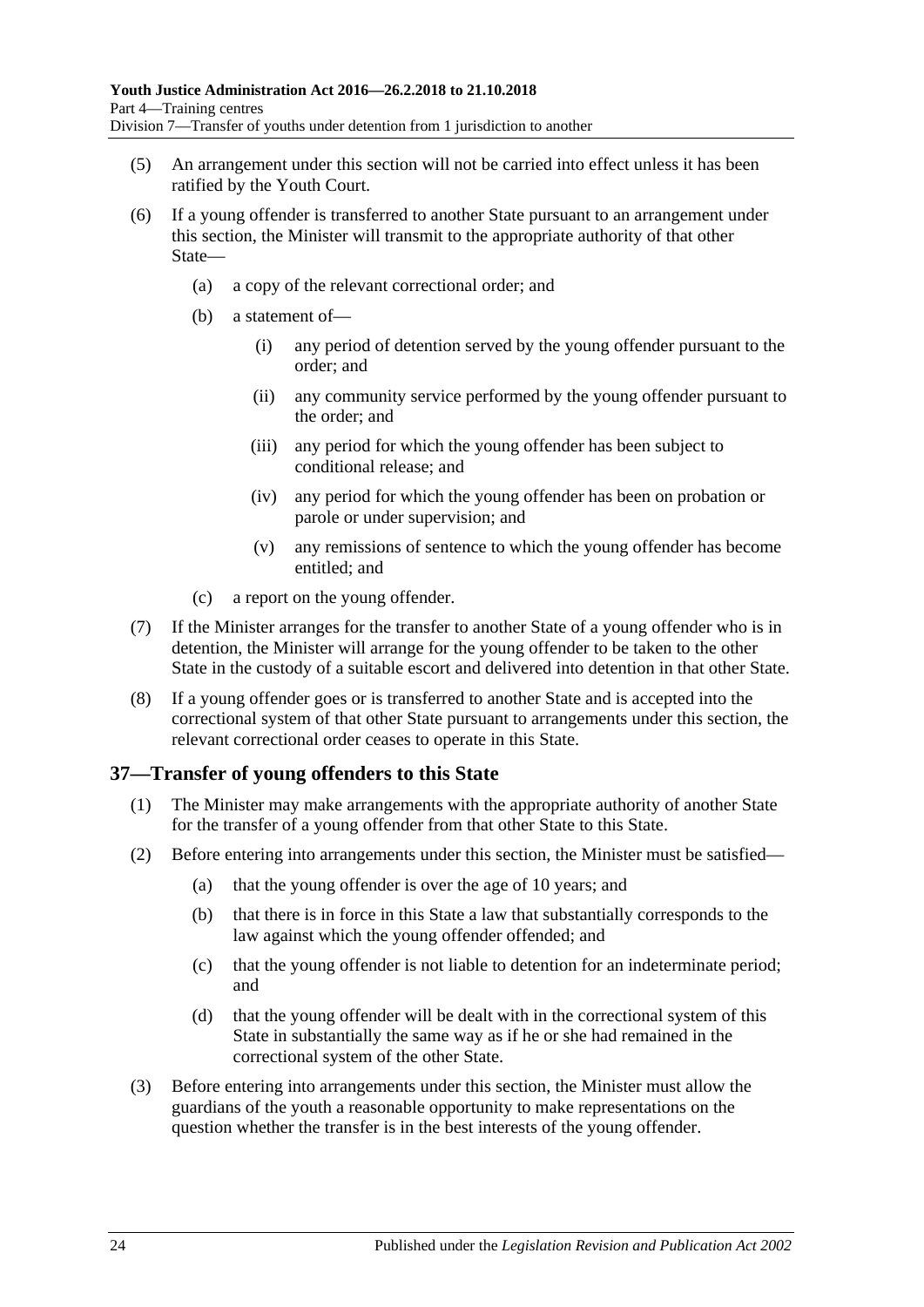- (4) If a young offender is transferred to this State pursuant to arrangements under this section—
	- (a) a copy of the correctional order must be filed in the Youth Court; and
	- (b) the young offender will be dealt with under the law of this State as if—
		- (i) the correctional order had been made under the law of this State; and
		- (ii) any period of detention, community service, conditional release, probation, parole or supervision served by the young offender pursuant to the order had been served in this State; and
		- (iii) any entitlement to remission of sentence that had accrued prior to the transfer had accrued under the law of this State.

## <span id="page-24-0"></span>**38—Adaptation of correctional orders to different correctional systems**

- (1) An arrangement made under this Division for the transfer of a young offender may provide that the correctional order will operate with such modifications as are necessary to ensure its effective operation in the correctional system of the State to which the young offender is to be transferred.
- (2) Any such modifications relating to a correctional order made under the law of another State must be endorsed on the order on its filing under this Act and the Young Offenders Act.

#### <span id="page-24-1"></span>**39—Custody during escort**

- (1) An escort in whose custody a young offender has been placed for the purpose of bringing the young offender into, or taking the young offender out of, the State has, while in the State, lawful custody of the young offender.
- (2) If a young offender escapes from the custody of an escort, the young offender may be arrested without warrant for the purpose of being returned to lawful custody.

## <span id="page-24-2"></span>**Division 8—Release from detention**

#### <span id="page-24-3"></span>**40—Release of youth from detention**

- (1) Subject to this Act and the Young Offenders Act, a youth will be released from the training centre in which the youth is being detained on the day on which the youth's sentence of detention expires, unless released earlier under Part 5 of the Young Offenders Act or any other Act or law.
- (2) A youth must be released from the training centre in which the youth is being detained as near as practicable to 10 am on the day of the youth's release.
- (3) If a youth is released from detention on home detention or conditional release, or on the expiration or extinguishment of his or her sentence of detention, the Chief Executive must, as soon as reasonably practicable, hand over to the youth any personal property held on his or her behalf.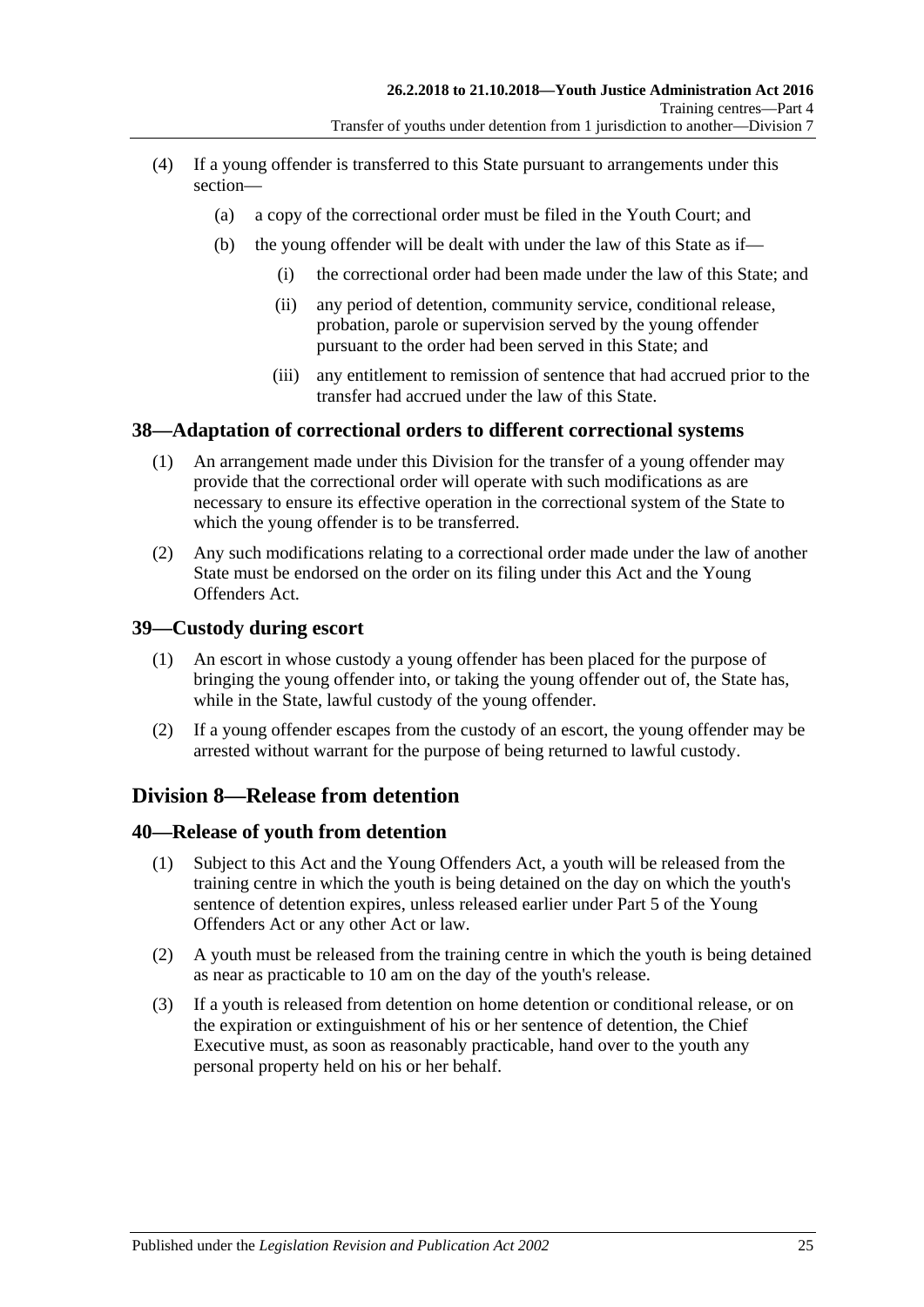#### <span id="page-25-4"></span><span id="page-25-0"></span>**41—Manner in which former resident's personal property is to be dealt with**

- (1) If a former resident of a training centre has left any personal property in a training centre in which he or she was at some time detained, the Chief Executive must give a written notice to the former resident, sent by post to his or her last known address, setting out particulars of the personal property and of the place at which it may be collected.
- (2) If the former resident fails to collect the personal property within 1 month of being given a notice under [subsection](#page-25-4) (1), the Chief Executive must deal with the property in the following manner:
	- (a) if the property consists solely of items that would, in the opinion of the Chief Executive, be of negligible monetary value and of no sentimental value to the former resident, the Chief Executive may dispose of the property in such manner as the Chief Executive thinks fit; or
	- (b) in any other case—
		- (i) if the whereabouts of the former resident are known to the Chief Executive, the Chief Executive must cause the property to be delivered to the former resident except where it is not practicable to do so, in which case the Chief Executive may dispose of the property in such manner as the Chief Executive thinks fit;
		- (ii) if the whereabouts of the former resident are, after reasonable inquiries, unknown to the Chief Executive, the Chief Executive may dispose of the property in such manner as the Chief Executive thinks fit.
- (3) Money received from the sale of any personal property under this section will be paid into the Consolidated Account.

#### <span id="page-25-1"></span>**42—Certain prohibited items not to be returned to former residents**

Nothing in this Division requires the delivery or return to a person of any item of personal property the possession of which by that person is prohibited by law.

## <span id="page-25-2"></span>**Part 5—Community programs and community service**

#### <span id="page-25-3"></span>**43—Community programs**

- (1) The Minister may establish such programs as the Minister thinks necessary or desirable for the care, rehabilitation, training or treatment of a youth who is required to be under supervision in the community.
- (2) The Chief Executive must ensure that adequate arrangements are in place in any such program to ensure—
	- (a) that the youth is supervised by a community youth justice officer; and
	- (b) through the implementation of assessment and case planning, that the program is suitable for the particular youth.
- (3) In carrying out an assessment of a particular youth, the Chief Executive must—
	- (a) endeavour to ascertain the views of the youth in relation to any proposed program; and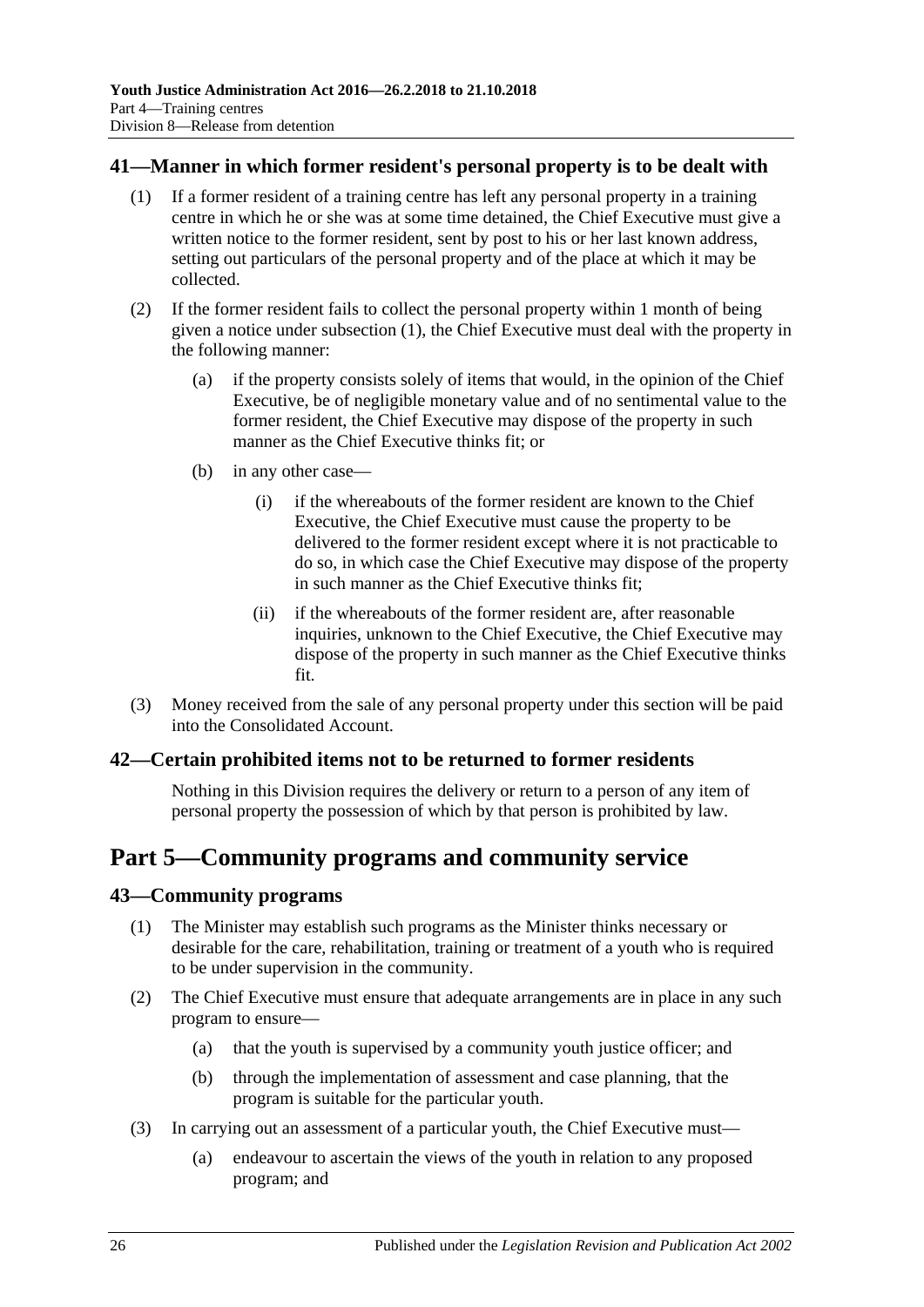- (b) in the case of an assessment of a youth who is under the guardianship of the Minister, or of whom the Minister has custody, under the *[Children's](http://www.legislation.sa.gov.au/index.aspx?action=legref&type=act&legtitle=Childrens%20Protection%20Act%201993)  [Protection Act](http://www.legislation.sa.gov.au/index.aspx?action=legref&type=act&legtitle=Childrens%20Protection%20Act%201993) 1993*—ensure that the Department (within the meaning of that Act) is consulted in relation to the assessment; and
- (c) have regard to—
	- (i) the age, gender, gender identity, sexuality or sexual identity of the youth; and
	- (ii) the cultural identity, developmental and cognitive capacity, ability or disability, and any special needs, of the youth; and
	- (iii) the social, medical, psychological and educational background and history of the youth; and
	- (iv) the needs of the youth in respect of—
		- (A) education or training; and
		- (B) medical, psychological or psychiatric treatment; and
	- (v) the aptitude or suitability of the youth for any particular form of education, vocational training or work; and
	- (vi) the nature of the offence, or offences, in respect of which the youth has been sentenced and the length of sentence; and
	- (vii) the behaviour of the youth while under supervision; and
	- (viii) any representations made by the youth, the community youth justice officer supervising the youth, and any other relevant person (including a guardian, relative or carer of the youth); and
	- (ix) such other matters as the Chief Executive thinks relevant.
- (4) The Chief Executive must, before commencing an assessment, notify the youth and, if practicable in the circumstances, a guardian, relative or carer of the youth.
- (5) The youth and a guardian, relative or carer of the youth may make written representations to the Chief Executive in respect of the youth's assessment.
- (6) After an assessment of a youth has been completed under this section, the Chief Executive must prepare a case plan for the youth that contains particulars of any proposals for the education or training, medical, psychological or psychiatric treatment, and rehabilitation, of the youth, and may, after any subsequent assessment, add to or vary that plan.

#### <span id="page-26-0"></span>**44—Restrictions on performance of community service and other work orders**

If a youth is required to perform community service or to carry out work pursuant to an order or undertaking under this Act or the Young Offenders Act, the following provisions apply:

- (a) the youth cannot be required to attend at a place for the purpose of performing community service or work at a time that would—
	- (i) interfere with the youth's paid employment or with a course of training or instruction relating to, or likely to assist him or her in obtaining, paid employment; or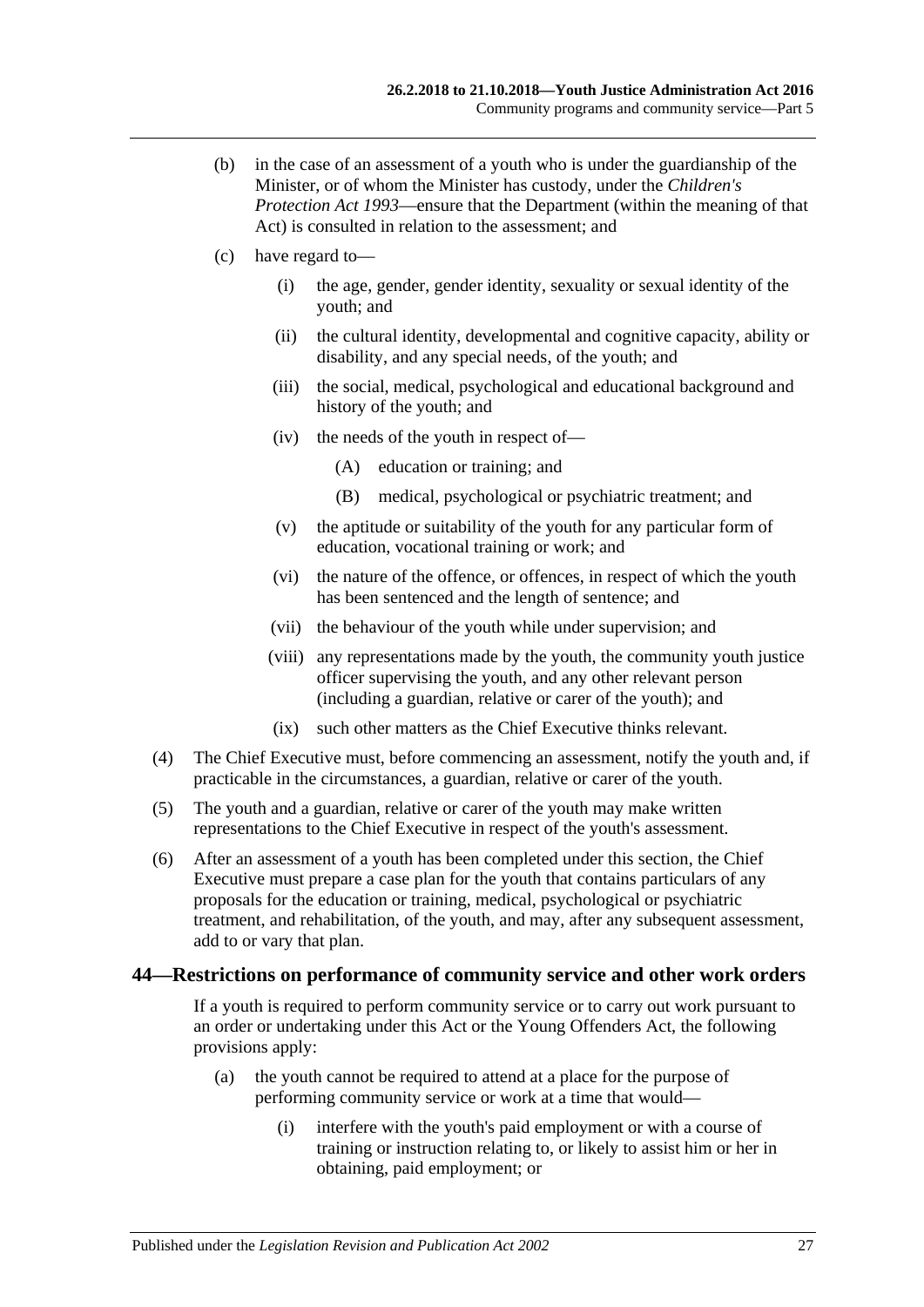- (ii) cause unreasonable disruption of the youth's commitments in caring for his or her dependants; or
- (iii) cause the youth to offend against a rule of a religion that he or she practises;
- (b) the youth cannot be required to perform community service or work—
	- (i) for less than 4 hours in a week; or
	- (ii) for more than 8 hours in any 1 day,

except in circumstances approved by the Minister;

- (c) if on any day a period of community service or work is to exceed 4 continuous hours, the next hour must be a meal break;
- (d) the youth will not be paid for the performance of the community service or work.

### <span id="page-27-0"></span>**45—Insurance cover for youths performing community service or other work orders**

A youth who is required to perform community service or other work pursuant to an order or undertaking under this Act or the Young Offenders Act must be insured against death or bodily injury arising out of, or occurring in the course of, performance by the youth of that community service or work.

## <span id="page-27-1"></span>**46—Community service or other work orders may only involve certain kinds of work**

- (1) The work selected for the performance of community service or other work pursuant to an order or undertaking under this Act or the Young Offenders Act must be for the benefit of—
	- (a) the victim of the offence; or
	- (b) persons who are disadvantaged through age, illness, incapacity or any other adversity; or
	- (c) an organisation that does not seek to secure a pecuniary profit for its members; or
	- (d) a Public Service administrative unit, an agency or instrumentality of the Crown or a local government authority.
- (2) The attendance by a youth at an educational or training course approved by the Minister for the purposes of this section will be taken to be the performance of community service.

## <span id="page-27-2"></span>**Part 6—Miscellaneous**

#### <span id="page-27-3"></span>**47—Hindering a person in execution of duty**

A person who hinders the Chief Executive, a community youth justice officer, a home detention officer or any other person in the execution, performance or discharge of a power, function or duty under this Act is guilty of an offence.

Maximum penalty: \$2 500.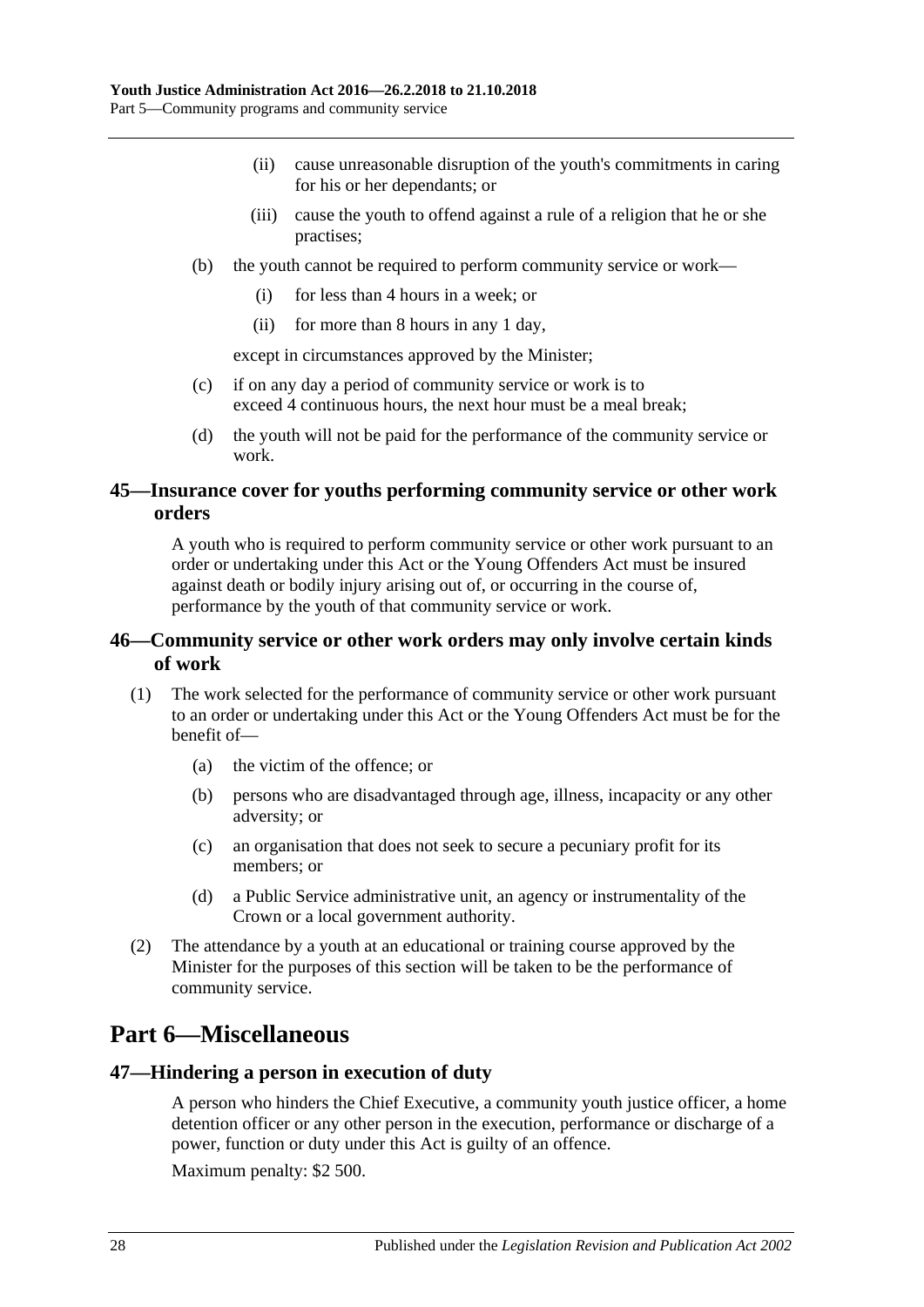#### <span id="page-28-0"></span>**48—Impersonating an employee of Department**

A person who falsely represents himself or herself by word or conduct to be an officer or employee of the Department and to be authorised by or pursuant to this Act or any other Act to exercise certain powers is guilty of an offence.

Maximum penalty: \$2 500.

#### <span id="page-28-1"></span>**49—Confidentiality**

A person must not disclose information relating to a youth or resident of a training centre, being information obtained (whether by the person or some other person) in the administration or enforcement of this Act, except—

- (a) as required or authorised by this Act or any other Act or law; or
- (b) as reasonably required in connection with the administration or enforcement of this Act or any other prescribed Act; or
- (c) if, in the opinion of the Chief Executive, it is necessary to disclose the information in order to avert a serious risk to public safety; or
- (d) for the purposes of legal proceedings arising out of the administration or enforcement of this Act; or
- (e) to a government agency or instrumentality of this State, the Commonwealth or another State or Territory of the Commonwealth for the purposes of the proper performance of its functions; or
- (f) with the consent of the youth or resident to whom the information relates.

Maximum penalty: \$10 000.

#### <span id="page-28-2"></span>**50—Disclosure of health information**

- $(1)$  The—
	- (a) Chief Executive of the administrative unit of the Public Service that is responsible for assisting a Minister in the administration of the *[Health Care](http://www.legislation.sa.gov.au/index.aspx?action=legref&type=act&legtitle=Health%20Care%20Act%202008)  Act [2008](http://www.legislation.sa.gov.au/index.aspx?action=legref&type=act&legtitle=Health%20Care%20Act%202008)*; and
	- (b) Chief Executive of the administrative unit of the Public Service that is responsible for assisting a Minister in the administration of the *[Mental Health](http://www.legislation.sa.gov.au/index.aspx?action=legref&type=act&legtitle=Mental%20Health%20Act%202009)  Act [2009](http://www.legislation.sa.gov.au/index.aspx?action=legref&type=act&legtitle=Mental%20Health%20Act%202009)*,

must disclose to the Chief Executive such personal information about a youth detained in a training centre or released on home detention as is reasonably required for the treatment, care or rehabilitation of the youth, or the safe management of the youth in the centre or in the community (as the case may be).

- (2) Protocols or guidelines may be established for the purposes of this section.
- (3) In this section—

*personal information* means information or an opinion, whether true or not, relating to a youth whose identity is apparent, or can reasonably be ascertained, from the information or opinion.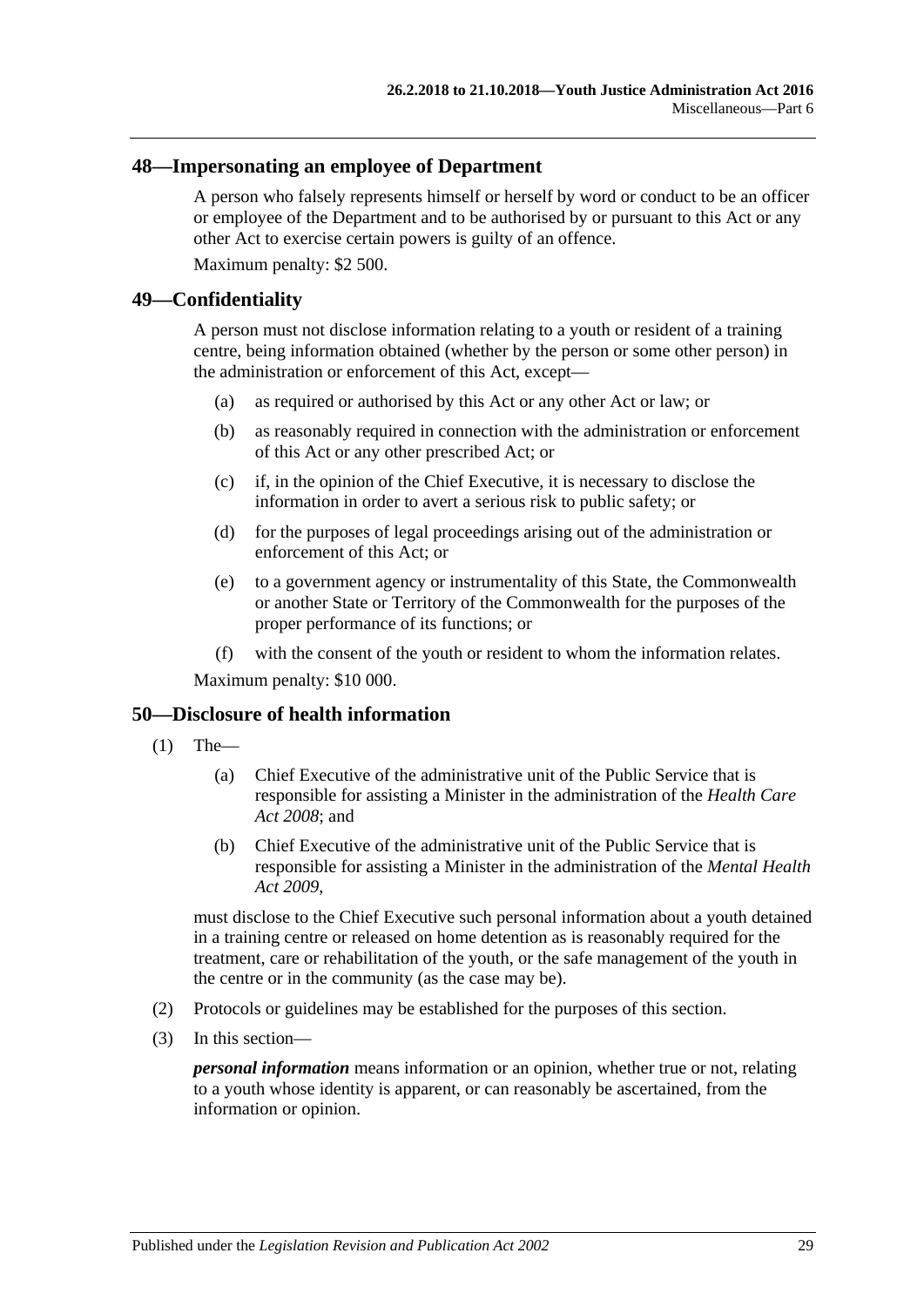#### <span id="page-29-0"></span>**51—Information about youth may be given in certain circumstances**

- (1) If a youth is sentenced to detention or imprisonment for an offence, an eligible person may apply in writing to the Chief Executive for the release to him or her of any of the following information relating to the youth:
	- (a) the name and address of the place in which the youth is for the time being held in custody;
	- (b) details of any transfer of the youth from 1 place in which the youth is being held in custody to another;
	- (c) details of the sentence or sentences that the youth is liable to serve;
	- (d) the date on which and circumstances under which the youth was, is to be, or is likely to be, released from custody for any reason;
	- (e) details of any escape from custody by the youth.
- (2) The Chief Executive has an absolute discretion to grant or refuse an application for release of information to an eligible person.
- (3) A decision of the Chief Executive as to whether a person is an eligible person or to grant or refuse an application under this section is final and is not reviewable by a court.
- (4) The Chief Executive must not release information relating to a youth's conditional release from detention by the Training Centre Review Board without the consent of the Board (but the Board may waive this requirement in such circumstances as it thinks fit).
- (5) For the purposes of this section, a person is an *eligible person* in relation to a youth who is sentenced to detention or imprisonment for an offence if he or she is—
	- (a) a registered victim in relation to the offence; or
	- (b) a member of the youth's family or a close associate of the youth; or
	- (c) a legal practitioner who represents the youth; or
	- (d) any other person who the Chief Executive thinks has a proper interest in the release of such information.

#### <span id="page-29-1"></span>**52—Information about youth to be given when youth to be imprisoned**

If a youth is transferred to a prison from a training centre, the Chief Executive must provide the Department (within the meaning of the *[Correctional Services Act](http://www.legislation.sa.gov.au/index.aspx?action=legref&type=act&legtitle=Correctional%20Services%20Act%201982) 1982*) with information held by the Chief Executive that is required by that Department in order to ensure—

- (a) the safety and security of the youth while he or she is detained in the prison; or
- (b) the safety and security of other persons at the prison; or
- (c) that the rehabilitation needs of the youth will be met while he or she is detained in the prison.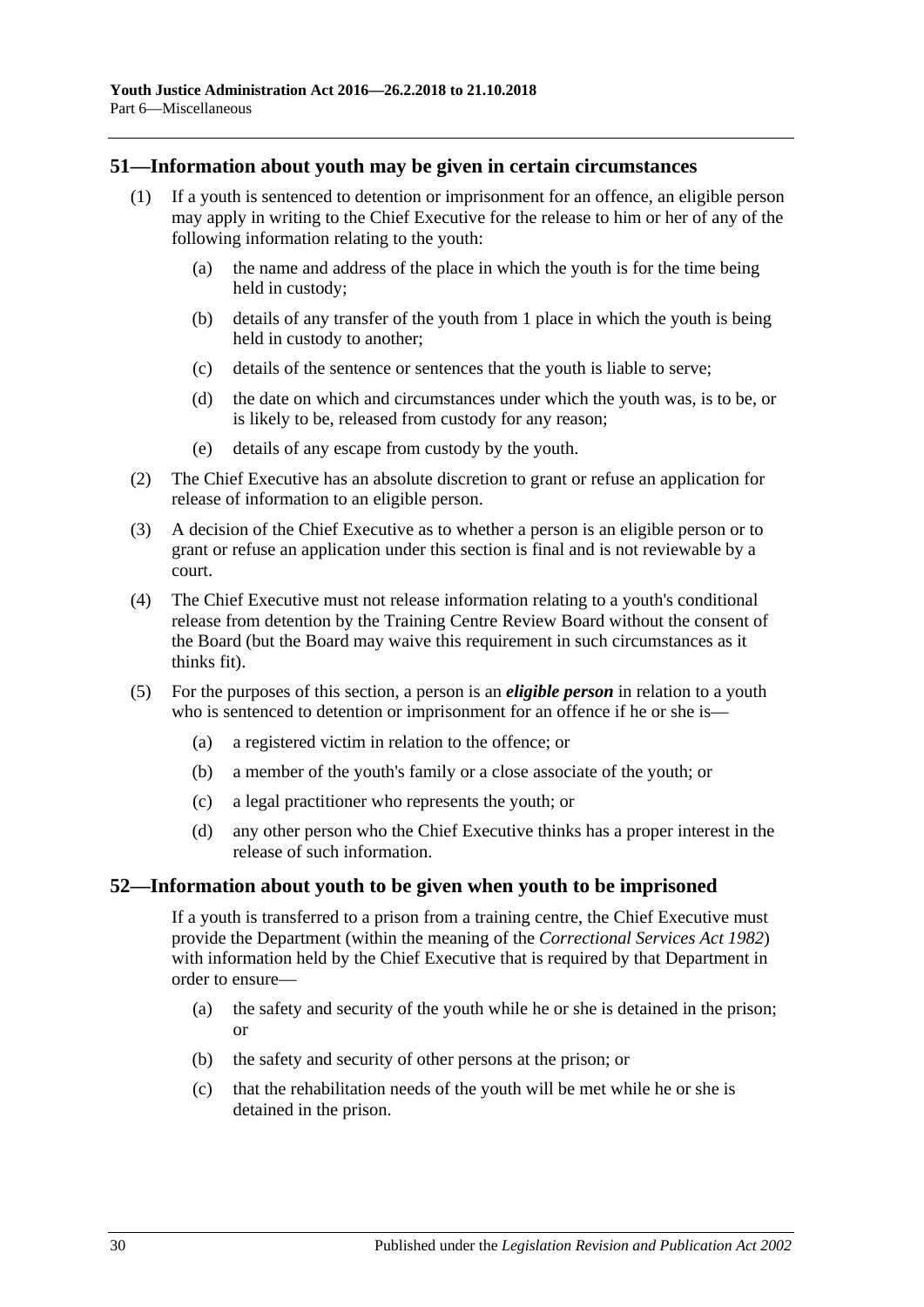### <span id="page-30-0"></span>**53—Minister may acquire land**

The Minister may, for the purposes of this Act, acquire land in accordance with the *[Land Acquisition Act](http://www.legislation.sa.gov.au/index.aspx?action=legref&type=act&legtitle=Land%20Acquisition%20Act%201969) 1969*.

#### <span id="page-30-1"></span>**54—Evidentiary provision**

In any proceedings, an apparently genuine document purporting to be a certificate signed by the Chief Executive (or a delegate of the Chief Executive), and certifying that a dog used during a specified period for a specified purpose under [section](#page-19-0) 32 within a specified area, or at a training centre, was a sniffer dog constitutes proof, in the absence of proof to the contrary, of the matters so certified.

#### <span id="page-30-3"></span><span id="page-30-2"></span>**55—Regulations**

- (1) The Governor may make such regulations as are contemplated by this Act, or as are necessary or expedient for the purposes of this Act.
- (2) Without limiting the generality of [subsection](#page-30-3) (1), regulations may be made—
	- (a) regulating the administration and management of training centres; and
	- (b) prescribing the procedures to be observed in relation to the detention of a youth prior to being dealt with by a court, or while a youth is being conveyed to or from any court, or while a youth is in attendance at any court; and
	- (c) regulating the conduct of residents, or of residents of a particular class, of a training centre; and
	- (d) relating to visitors to training centres; and
	- (e) setting out rights of residents of training centres; and
	- (f) prohibiting, restricting or regulating the supply or administration to residents of drugs (including prescription drugs under the *[Controlled Substances](http://www.legislation.sa.gov.au/index.aspx?action=legref&type=act&legtitle=Controlled%20Substances%20Act%201984)  Act [1984](http://www.legislation.sa.gov.au/index.aspx?action=legref&type=act&legtitle=Controlled%20Substances%20Act%201984)*); and
	- (g) for the purposes of [section](#page-18-0) 31, including regulations—
		- (i) prescribing procedures for drug testing; and
		- (ii) regulating the collection of biological samples from residents for the purposes of drug testing; and
		- (iii) prescribing the directions that can be given to a resident for the purpose of conducting an alcotest or collecting and authenticating a biological sample; and
	- (h) prescribing the duties of employees of training centres; and
	- (i) regulating the times at which and procedure by which youths may be admitted to training centres for detention; and
	- (j) regulating the administration of community service orders; and
	- (k) prescribing directions that community youth justice officers may give to persons under their supervision; and
	- (l) prescribing fines, not exceeding \$1 250 in each case, for breach of the regulations.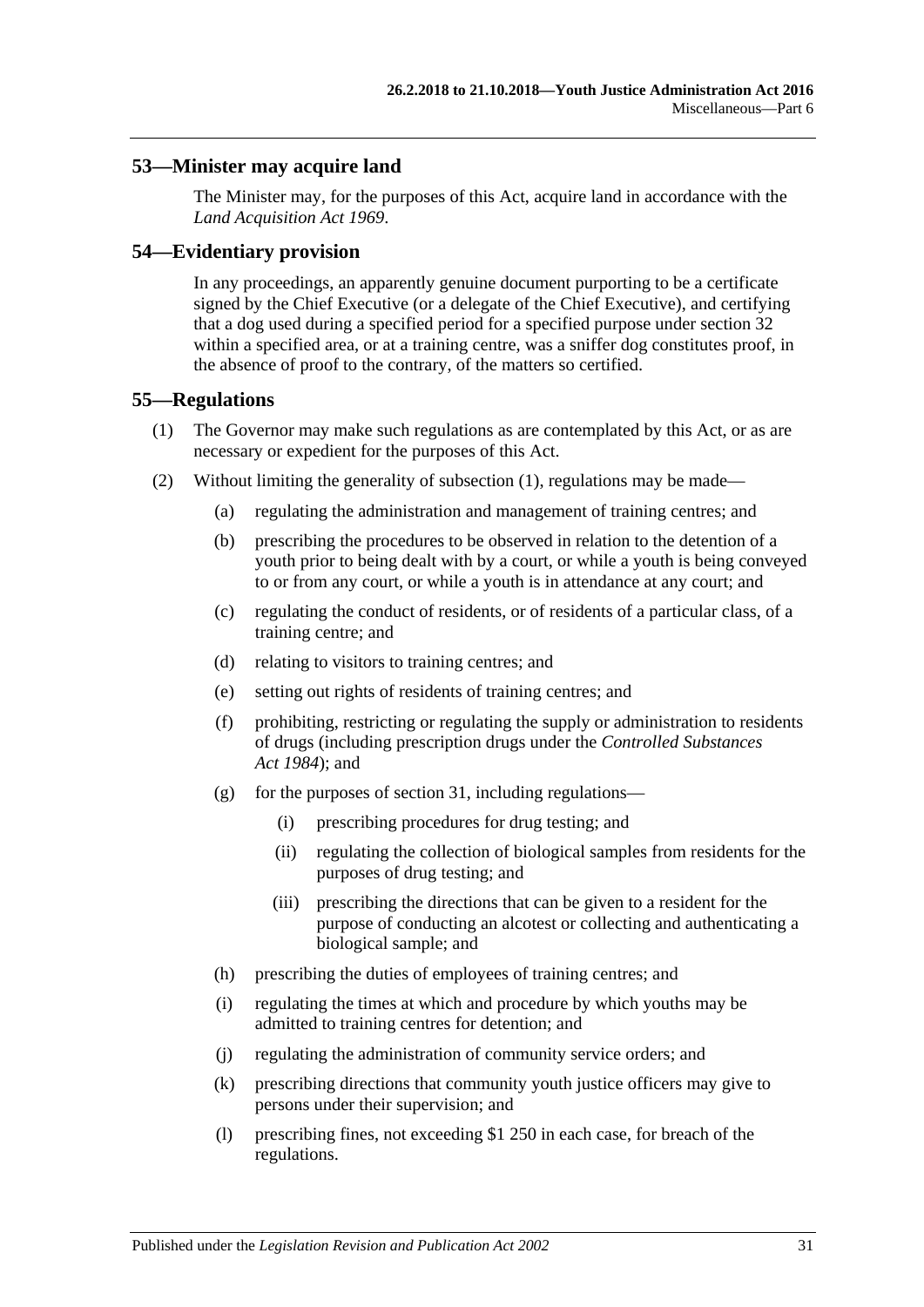- (3) The regulations may include evidentiary provisions to facilitate proof of breaches of the regulations for the purposes of proceedings for offences against this Act or the regulations.
- (4) Regulations under this Act may—
	- (a) be of general application or limited application; and
	- (b) make different provision according to the persons, things or circumstances to which they are expressed to apply; and
	- (c) provide that a matter or thing in respect of which regulations may be made is to be determined according to the discretion of the Minister or the Chief Executive; and
	- (d) include evidentiary provisions to facilitate proof of contraventions of the regulations for the purposes of proceedings for offences.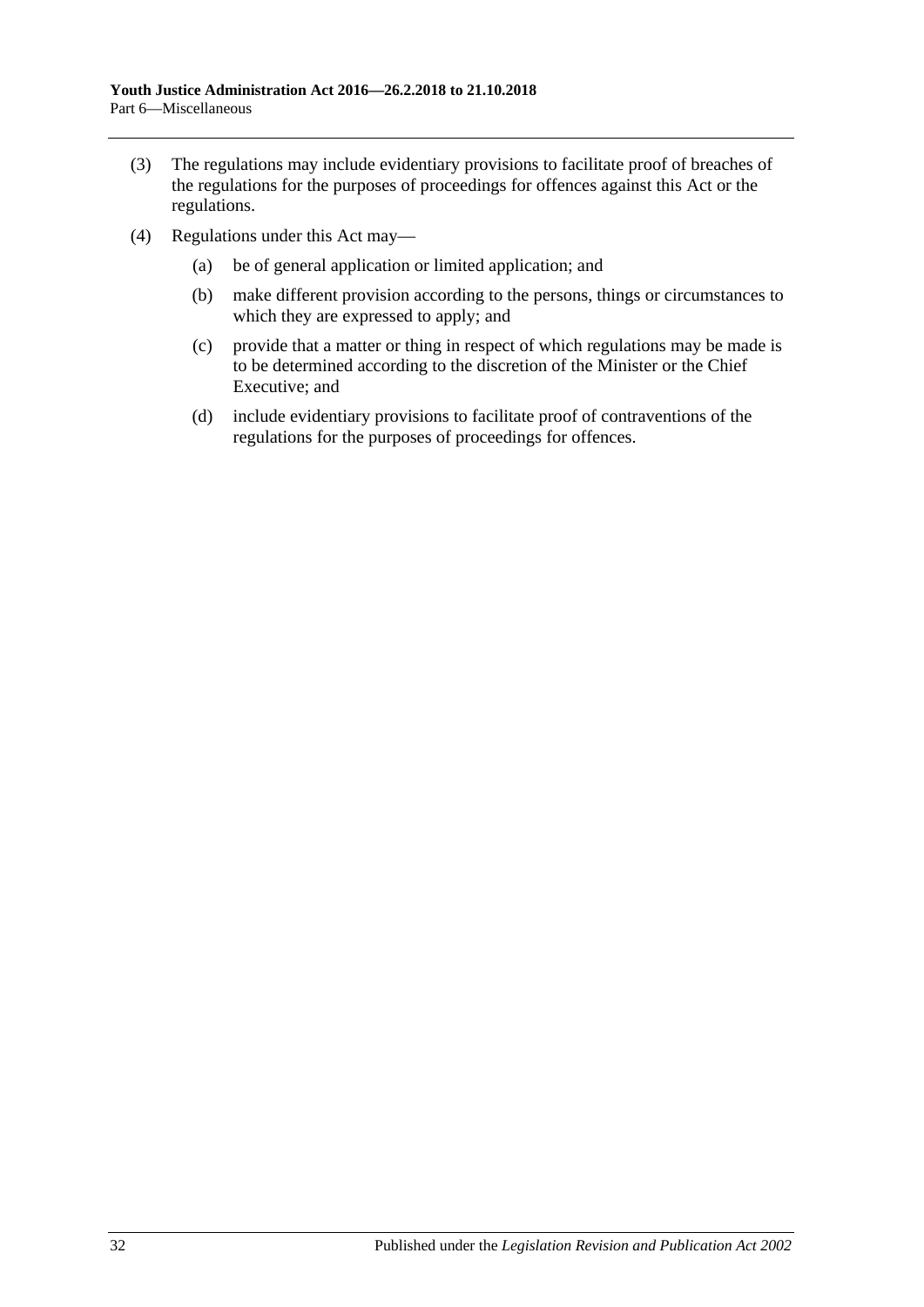## <span id="page-32-0"></span>**Legislative history**

## **Notes**

- Amendments of this version that are uncommenced are not incorporated into the text.
- Please note—References in the legislation to other legislation or instruments or to titles of bodies or offices are not automatically updated as part of the program for the revision and publication of legislation and therefore may be obsolete.
- Earlier versions of this Act (historical versions) are listed at the end of the legislative history.
- For further information relating to the Act and subordinate legislation made under the Act see the Index of South Australian Statutes or www.legislation.sa.gov.au.

## **Legislation amended by principal Act**

The *Youth Justice Administration Act 2016* amended the following:

*Children's Protection Act 1993 Criminal Law Consolidation Act 1935 Criminal Law (Sentencing) Act 1988 Family and Community Services Act 1972 Young Offenders Act 1993 Youth Court Act 1993*

## **Principal Act and amendments**

|  | New entries appear in bold. |  |
|--|-----------------------------|--|
|  |                             |  |

| Year No | Title                                                                                                            | Assent | Commencement                                                                                                                                        |
|---------|------------------------------------------------------------------------------------------------------------------|--------|-----------------------------------------------------------------------------------------------------------------------------------------------------|
| 2016 6  | Youth Justice Administration Act 2016 17.3.2016                                                                  |        | 1.12.2016 (Gazette 8.9.2016 p3677)                                                                                                                  |
| 2017 64 | <b>Children's Protection Law Reform</b><br>(Transitional Arrangements and<br><b>Related Amendments) Act 2017</b> |        | 12.12.2017 Pt 23 (s $149(3)$ )-19.12.2017;<br>ss $149(1)$ , $150-26.2.2018$ ; ss 148,<br>149(2), 151 to 153-22.10.2018 (Gazette<br>19.12.2017 p5119 |

## **Provisions amended**

New entries appear in bold.

Entries that relate to provisions that have been deleted appear in italics.

| Provision       | How varied                                                            | Commencement                |  |
|-----------------|-----------------------------------------------------------------------|-----------------------------|--|
| Pt <sub>1</sub> |                                                                       |                             |  |
| s2              | omitted under Legislation Revision and<br><b>Publication Act 2002</b> | 19.12.2017                  |  |
| s <sub>3</sub>  |                                                                       |                             |  |
| r3(1)           | amended by $64/2017$ s 148                                            | 22.10.2018—not incorporated |  |